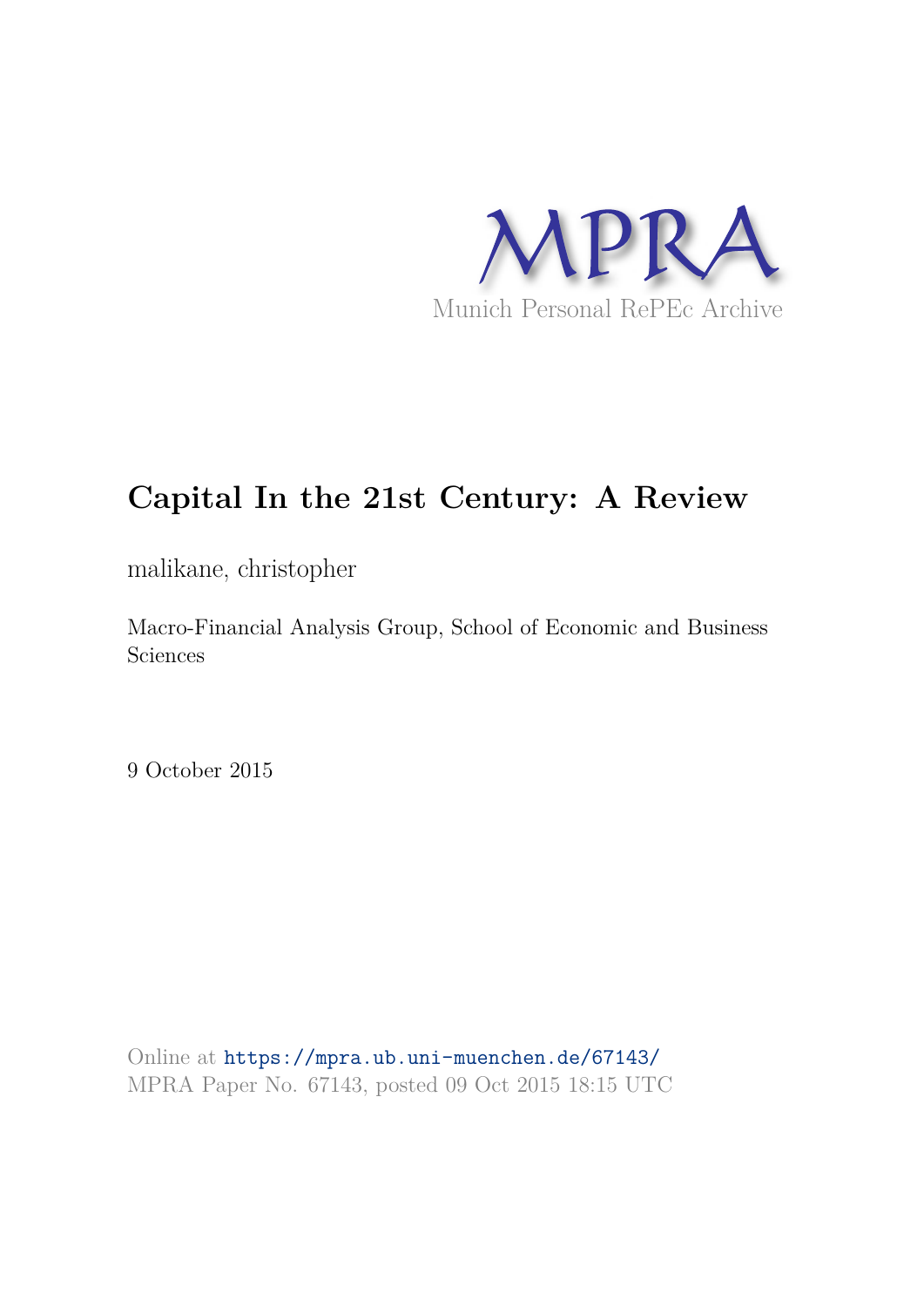## Capital In the 21st Century: A Review

Christopher Malikane Macro-Financial Analysis Group School of Economic and Business Sciences University of the Witwatersrand 1 Jan Smuts Avenue Johannesburg 2050

## Abstract

This paper reviews Thomas Pikettyís Capital in the Twenty-First Century. Pikettyís Capital seeks to bring the issue of inequality back to the centre of social analysis and to encourage discussion about the evolution of wealth and inequality with a view to inform policy. The book uses data stretching as far back as the 1700ís. The main thesis of the book is that capitalism automatically generates inequality and wealth concentration since the rate of return on capital always exceeds the growth rate of income. To resolve this problem, the book proposes a progressive tax on wealth and income. I show that Pikettyís book is based on a misunderstanding of classical political economy, particularly Marx. Pikettyís view of the development and phases of capitalism is inadequate. His tax proposals, though progressive, will not resolve the inequality problem. Lastly, his conclusion that modern economic growth made it possible to avoid the Marxist apocalypse is not borne out by his data.

Keywords: Capital, inequality, wealth concentration, falling rate of profit.

## 1. Introduction

Thomas Pikettyís Capital in the Twenty-First Century has captured the imagination of many scholars, policymakers, students, etc. Its main objectives are to put the issue of inequality at the centre of social analysis and policy discussion and to open a democratic debate about the evolution of wealth and inequality, informed by data. The book is based on data stretching as far as the 1700s, which shows the evolution of capital, income and the split between capital income and labour income.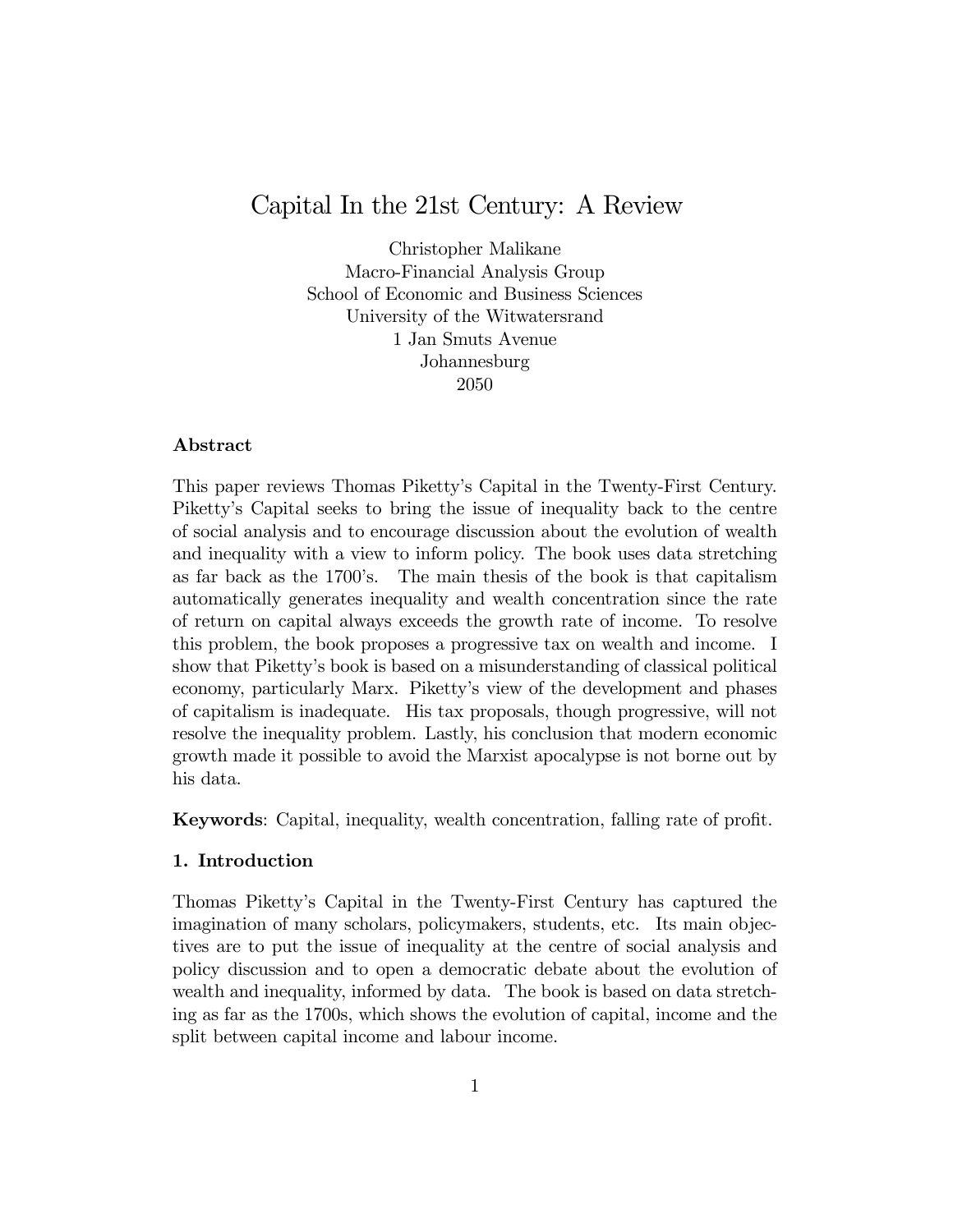The main thrust of the book is that capitalism automatically generates wealth concentration and inequality because the rate of return on capital is greater than the growth rate of income  $(r > g)$ . The implication of this is that capital tends to increase relative to income (i.e. the capital-income ratio denoted by  $\beta$  in the book, tends to increase) which, in the long run, is not sustainable. This increase in the capital-income ratio leads to a fall in the rate of return on capital, which leads to a slowdown in economic growth. In order to avoid this "Marxist apocalypse", Piketty proposes a redistributive tax on profits and wealth (or capital), within the context where the economy is dominated by the forces of private property and competition.

It should be clear from the start that Piketty does not want to abolish capitalism. He proposes "deep structural reforms" that will not fundamentally alter the dominance of private property relations. In this regard, Piketty follows the line of a great heritage of reformers which includes Keynes and the social democrats. However within social democracy, Pikettyís solutions are more on the right social democratic spectrum rather than the left. The left social democrats at least had the courage to observe that the tendency of capitalism towards crisis cannot be resolved without some degree of stateownership of capital. In Piketty, none of this is mentioned. Instead, he proposes a series of taxes and social spending ostensibly designed to arrest the tendency of  $\beta$  to rise.

In this review, I show that Piketty has a misunderstanding of the classics, particularly Ricardo and Marx, about whom he makes claims in his book. Piketty casts doubts on the scientific status of Marx's Capital by stating that Marx, driven by the political agenda he articulated in the Communist Manifesto, made "hasty pronouncements from which it was difficult to escape" (Piketty, p.10). He also makes unfounded claims that Marx, together with Ricardo and Malthus, talked about inequality "without citing any sources whatsoever". This is to justify the point Piketty made earlier that, in relation to inequality, all along there has been "debate without data" (p.2).

In order to distinguish his book from Marxís, Piketty seems compelled at each stage, when he refers to Marx, not to forget mentioning how, despite Marxís brilliant intuitions, he nevertheless was, "in a way", wrong. This type of approach to intellectual predecessors, might be useful, only if it does not fraudulently present the views that it critiques. Unfortunately, Piketty creates a fraudulent Marx (and Ricardo) that he criticises. In addition, instead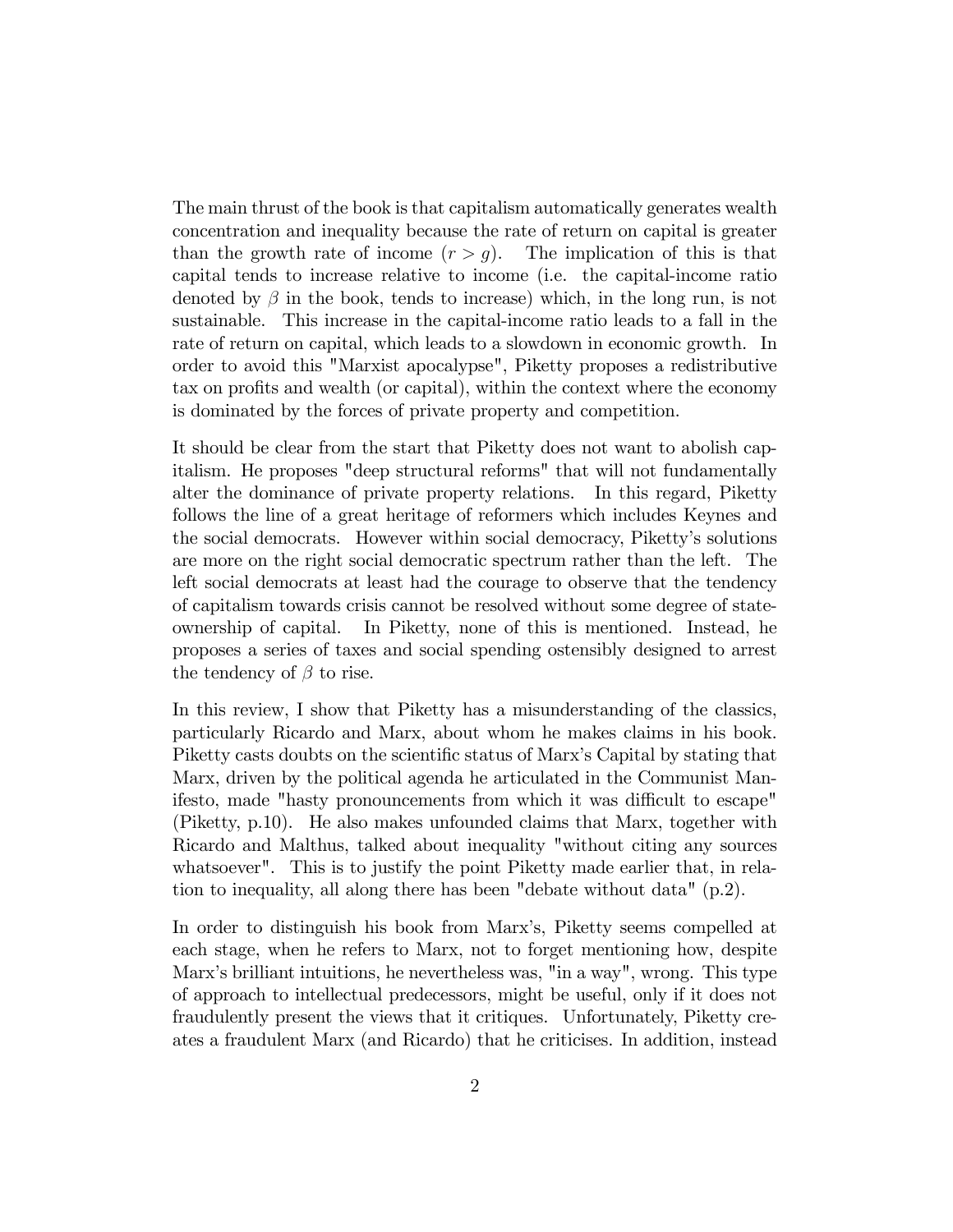of giving genuine credit to Marx for having used income tax statistics long before Kuznets, Piketty decides to ignore Marx and gives credit to Kuznets. I argue that Piketty does not have to unnecessarily criticise Marx in order to enhance the intellectual contribution of his book. Instead creating the positive links between his work and that of the classical political economists would enhance his book, especially when read as a supplement to Marx's Capital, because of the richness of the data he uses.

Thus, in this review, I will focus on a) Piketty's relation to classical political economy, b) his view on the origins and phases of capitalism, c) his laws of capitalism and how they are related to Marxís "laws of motion" of capitalism, d) his tax policies and the proposals emenating from Marx. Pikettyís definition of capital of course differs from Marx's, who defined capital as the means of production which are set in motion by a labourer who does not own them, with the sole purpose of producing profit for their owner, who is not expending labour to set these means of production in motion. For Piketty, capital is "the sum total of all nonhuman assets that can be owned and exchanged in some market". In this case, assets in working class households (e.g. furniture), which can be exchanged in the second-hand markets are also capital. This of course raises problems with Pikettyís construction of the capital variable.

## 2. Piketty and classical political economy

## 2.1 Piketty on Ricardo

Before going into the detail of Pikettyís analytical framework, it is important that I do some house-keeping regarding the historical foundations of the ideas contained in Pikettyís book. In his "Introduction", Piketty makes a number of claims regarding Malthus, Ricardo and Marx, which are dubious. These claims potentially damage the contribution that Piketty would have made to the study of Political Economy, as he transits from neoclassical theory to classical political economy. I will at this point limit myself to the claims he makes regarding Ricardo and Marx, but more about Marx.

On Ricardo, Piketty gives a short outline of the Ricardian growth model, elements of which can be found in Pasinetti (1977) or even Samuelson (1978). Piketty claims that: "Ricardo had no way of anticipating technological progress of industrial growth in the years ahead" (p.6). Let me point out that Ricardo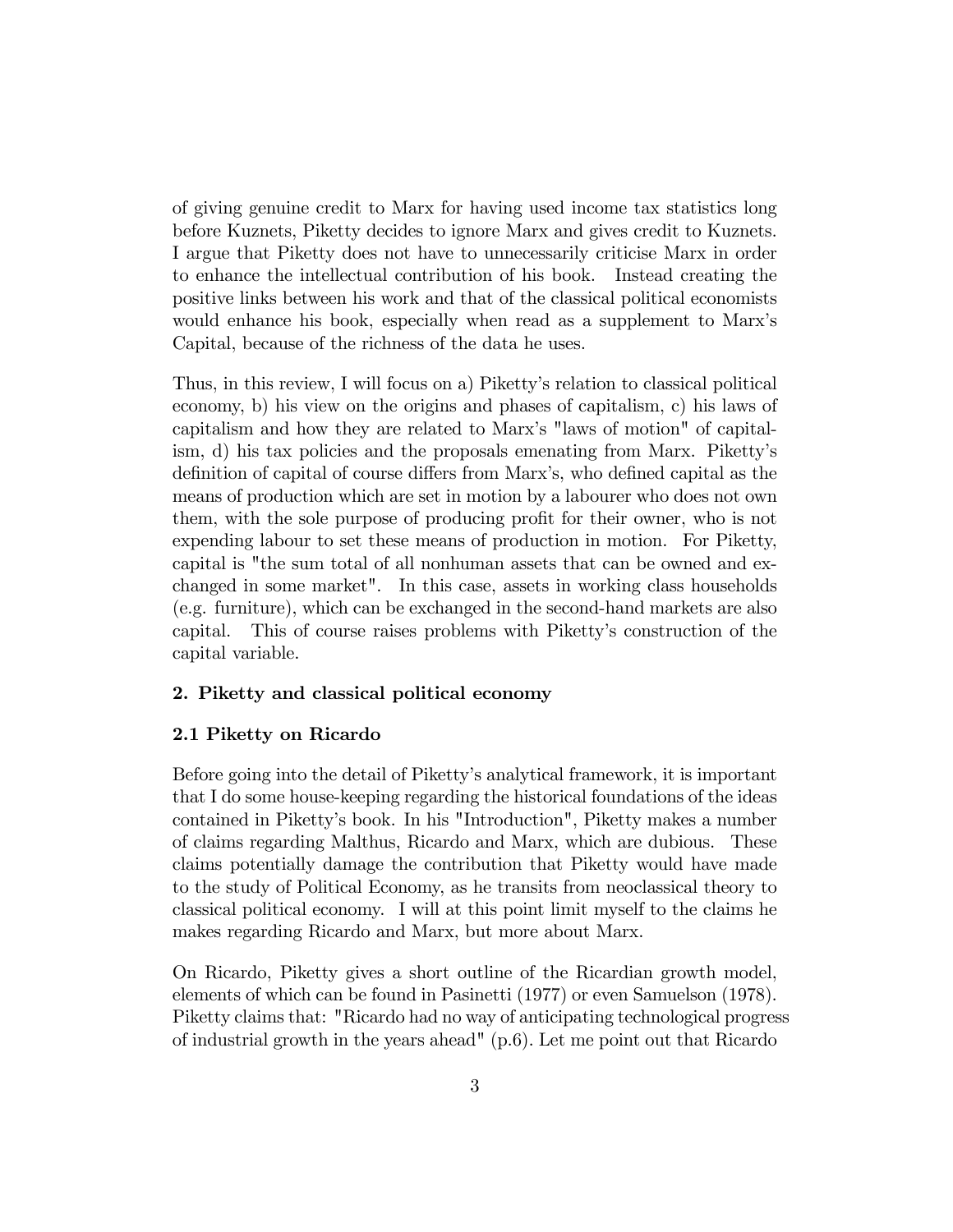in many places does talk about technological progress. His analysis however, assumes a given state of technology. Just like anyone who draws a graph assumes "other things constant". The effects of technological progress would be to shift the Ricardian production function upwards.

If we look at Ricardoís chapter 2 On Rent, he provides some detailed analysis of the effects of the application of new technologies on rent in agriculture. He goes on to say: "It is undoubtedly true that the fall in the relative price of raw produce, in consequence of the improvement in agriculture...would naturally lead to increased accumulation; for profits of stock would be greatly augmented...But improvements in agriculture are of two kinds: those which increase the productive powers of the land and those which enable us, by improving our machinery, to obtain produce with less labour" (p.54).

The effects of these improvements on land, are to reduce rent and therefore, these improvements are "injurious" to the landlords (See Ricardo, p.55). It therefore follows that Ricardo was fully aware that persistent technological progress would progressively lower the price of agricultural raw produce in the long run and this process leads to a progressive reduction of rent on land. This, from a Ricardian point of view, explains Piketty's finding of "the collapse in the value of farmland".

Lastly in relation to Ricardo, we have to mention that Ricardo was very much concerned about the effects of technological progress on income distribution and on the conditions of the various classes (landlords, capitalists and labourers). While he initially thought technological progress lifts all boats, he later recanted his views on the matter by writing chapter 31 On Machinery. In that chapter, Ricardo shows that technological progress tends to injure the workers. It is interesting that Piketty, in his basic solution to the social crisis of capitalism proposes, on the basis of Solowís 1956 neoclassical theory, that policymakers must raise the growth rate on the basis of "durable technological progress", as if such progress is class-neutral. I will return to this issue in section 4 below.

## 2.2 Piketty on Marx

On Malthus, Ricardo and Marx, Piketty has this to say: "Malthus, Ricardo, Marx and many others had been talking about inequalities for decades without citing any sources whatsoever...now for the Örst time, objective data were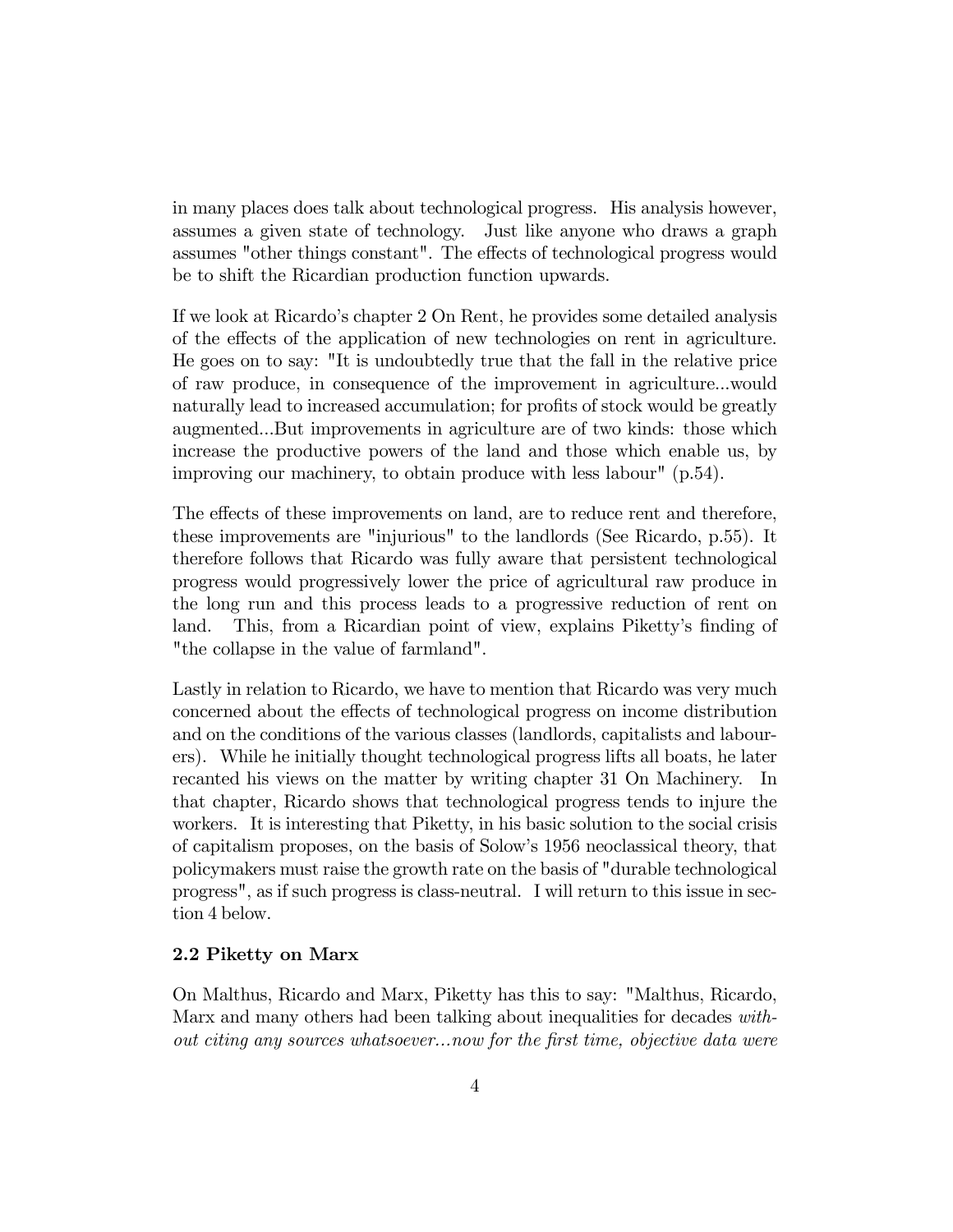available..." (p.13). Yet, Piketty later states that: "Marx was also an assiduous reader of British parliamentary reports from the period 1820-1860...He also used statistics derived from taxes imposed on profits from different sources, which showed a very rapid increase in industrial profits in Britain in the 1840s. Marx even tried–in a very impressionistic fashion, to be true, to make use of probate statistics in order to show that the largest British fortunes had increased dramatically since the Napoleonic wars" (p.229).

Let us leave aside the fact that Piketty himself tries hard to shut down Marx's use of statistics, how does Piketty then claim that Marx proceeded in his analyses of inequality "without citing any sources whatsoever", if at the same time Marx was "an assiduous reader of British parliamentary reports"? This contradiction in Pikettyís approach to Marx, reveals Pikettyís pre-conceived ideological bias against Marx's analysis. This is a problem for Piketty's whole book, whose methodology, he claims, proceeds "by patiently searching for facts and patterns and calmly analysing the economic, social and political mechanisms that might explain them, [in order to] inform democratic debate and focus attention on the right questions. It can help to redefine the terms of the debate, unmask preconceived or fraudulent notions, and subject all positions to critical scrutiny" (p.3). How do we take this claim seriously if Piketty himself fraudulently cites other authors, especially Marx?

Let me demonstrate that Piketty is incorrect in his claim that Marx did not cite any sources of data whatsoever. In Capital I, Chapter 25, Section 3, Marx uses income tax statistics from 1853 to 1864 as part of "illustrations of the general law of capitalist accumulation", the law of progressive concentration of wealth in the hands of the few. He reports that "The increase of profits liable to income tax...in Great Britain from 1853 to 1864 amounted to 50.47%...that of the population during the same period to about 12%...The augmentation of the rent of land subject to taxation...amounted for 1853 to 1864 to 38%" (Capital I, p.607).

Contrary to Pikettyís claim that Marx talked about inequalities for decades "without citing any sources whatsoever", Marx provides citations of his sources for these statistics. One source is the various reports of the Commissioners of Inland Revenue, which he mentions in the footnotes of the pages I cite here. There are numerous citations of sources that Piketty could have benefited from, to augment his series, had he read Marx. In addition, Marx cites other authors of his day to illustrate and to argue his points.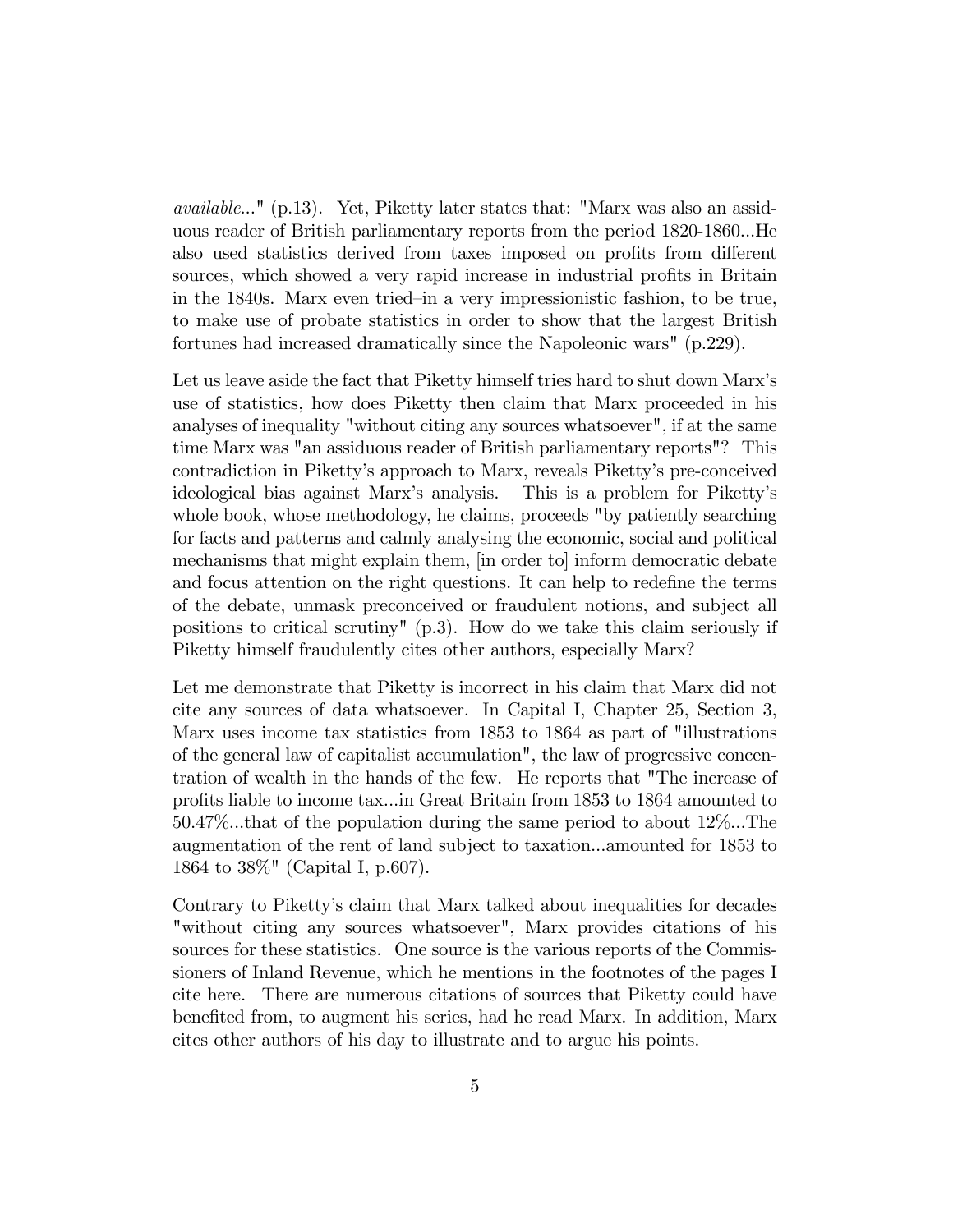Marx proceeds to show that "the accumulation of capital was attended at the same time by its concentration and centralisation" (p.608). He uses statistics from agriculture, from 1851 to 1861, to demonstrate his law: "from 1851 to 1861 the number of farms of less than 100 acres had fallen from 31 583 to 26 597, so that 5 016 had been thrown together into larger farms. From 1815 to 1825 no personal estate of more than £1000 000 came under the succession duty; from 1825 to 1855, 8 did...The centralisation will however be best seen from a short analysis of the Income Tax Schedule D, in the years 1864 to 1865...."

Marx refers to a certain Mr John Bright, who asserted that "150 landlords own half of England", and says that this assertion has never been refuted. In subsequent pages, Marx refers to the statement by the "Registrar-General of the British people" who said: "Rapidly as the population has increased, it has not kept pace with the progress of industry and wealth". Marx cites the source of this statement to be the "census of England and Wales" (p.591). Marx further cites the contradictory speeches by William Gladstone and one Professor Fawcett.

Though I cannot claim that Marx was the first to use income tax statistics as a method to illustrate inequalities, it is very obvious that Kuznets owes a lot to those who came before him, including Marx. Marx used income tax statistics and other sources almost 100 years before Kuznets. These statistics, as Marx consistently cites, come from Income Tax Schedules, and they are therefore official statistics of his time.

It is therefore problematic for Piketty to claim, regarding Kuznetsís 1953 book, that: "Now, for the first time, objective data were available...What is more the work of compilation was extremely well documented: the weighty volume that Kuznets published in 1953 revealed his sources and methods in the most minute detail, so that every calculation can be reproduced". I do not find Marx to have not done the same as Kuznets, reading his data in Chapter 25 of Capital I, for example, unless Piketty claims that the sources that Marx cites are fraudulent or not objective. Furthermore, Marxís calculations are fairly basic and straightforward, contrary to what Piketty implies.

It would therefore seem that Piketty made claims about Marx without having read him. This is not the best way to inform democratic debate about such an important issue as inequality. It would therefore be advisable, in the next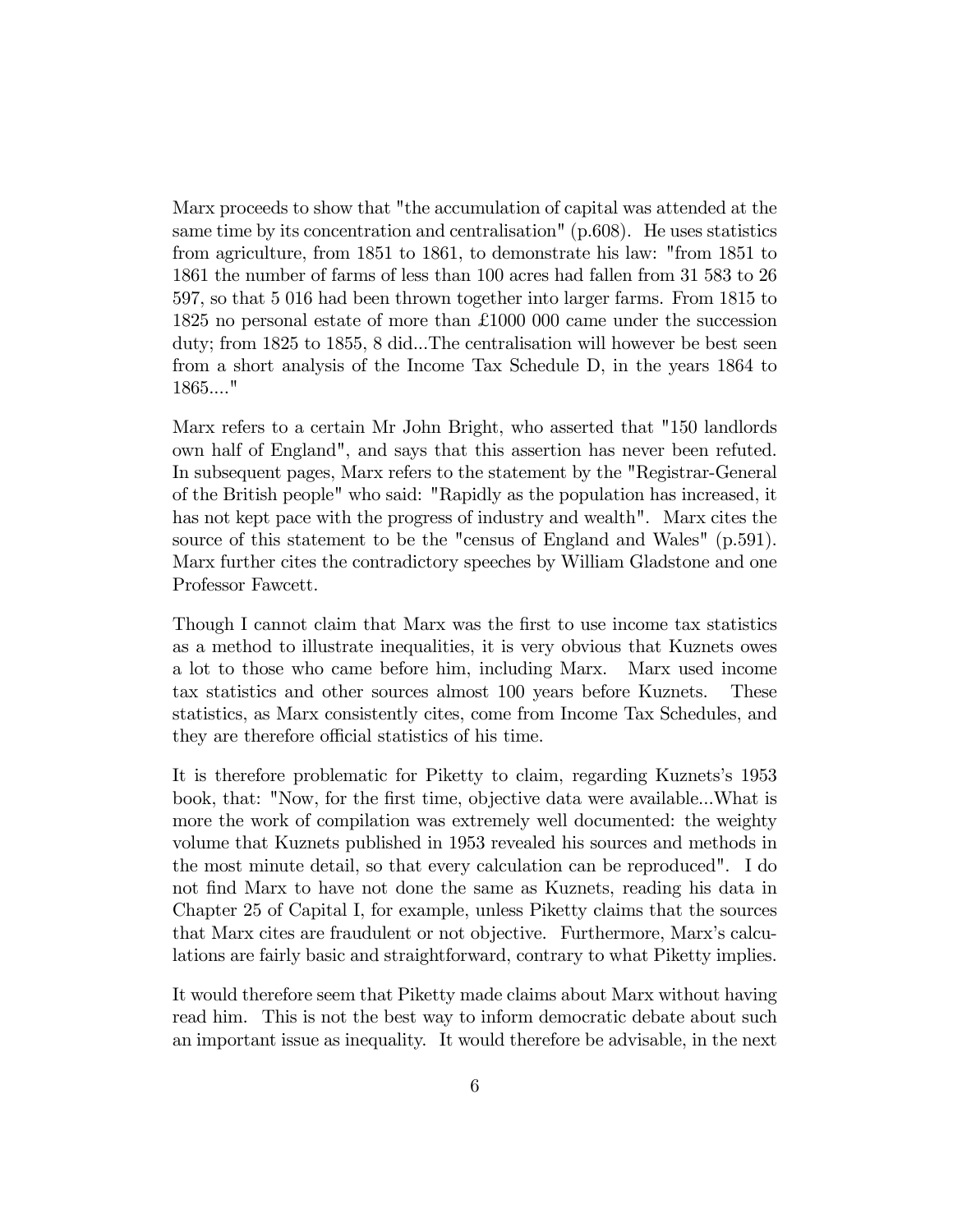edition of his book, for Piketty to withdraw these statements about Ricardo and Marx. This would not lower the value of the book, but enhance it.

#### 3. Piketty on the rise of capitalism and imperialism

In p.7, Piketty discusses the context within which Marx and Ricardo wrote: "The most striking fact of the day was the misery of the industrial proletariat. Despite the growth of the economy, or perhaps in part because of it, and because, as well, of the vast rural exodus owing to both population growth and increasing agricultural productivity, workers crowded into urban slums". The trouble with this sort of statement is that it is not consistent with historical evidence. Piketty claims that, at the dawn of capitalism, workers crowded into urban slums because of the rural exodus that was caused by population growth and increasing agricultural productivity. He ignores the fact that the rural population was forcibly removed from the land to make way for the rise of the capitalist farmers and industrial capitalists.

In Capital I Chapter 26–Chapter 30, Marx details the process of the emergence of the industrial proletariat. It turns out that this process is not as peaceful as Piketty presents it. Marx writes that the history of this process "is written in the annals of mankind in letters of blood and fire" (Capital I, p.669). This process involved the expropriation of the agricultural population from the land, which led to "a mass of proletarians being hurled on the labour market by the breaking-up of bands of feudal retainers" (Capital I, p.672). In this process the state played a central role, through enforcement of legislation that overnight turned the agricultural population into propertyless people, who could only survive by selling their labour-power in return for wages.

Then after the creation of this propertyless class, whose sole means of survival was wage income, the state proceeded to pass legislation which forced down wages. Marx chronicles how this happened in Capital I Chapter 28. He records similar legislation in England, France and the Netherlands. To show that the state was an instrument of the rising capitalist class at the expense of the expropriated, Marx quotes Linguet's reference to Adam Smith in p.689: "Whenever the legislature attempts to regulate differences between masters and workmen, its counsellors are always the masters". It is therefore not true that the rural exodus was driven by population growth and agricultural productivity.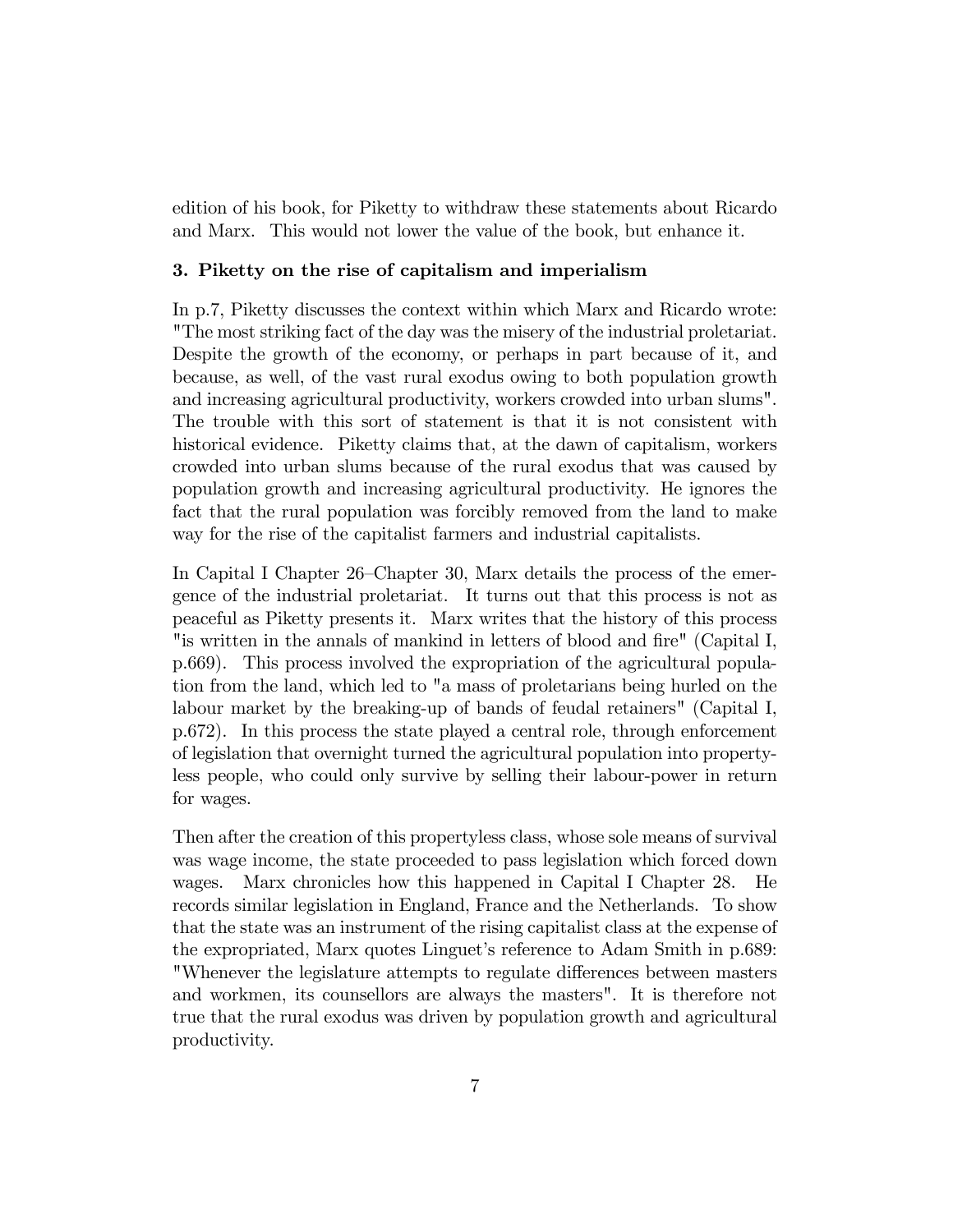In  $p.120-122$ , Piketty discusses the rise and fall of foreign capital. In this context he talks about the effect of colonialism: "In other words, the rest of the world worked to increase consumption by the colonial powers. This may be shocking. But it is essential to realise that the goal of accumulating assets abroad by way of commercial surpluses and colonial appropriations was precisely to be in a position later to run trade deficits...The advantage of owning things is that one can continue to consume and accumulate more without having to work...". Piketty continues to note that in the wake of decolonisation: "both France and Great Britain found themselves with net foreign assets close zero" (p.121). This leaves an incorrect impression that decolonisation wiped out the colonial posessions of France and Britain.

Throughout the book, when he discusses the phenomenon of a fall in British and French foreign assets, Piketty does mention the rise of the US as a global power (see p.155 for example). However, he does not link the entry of the US as a new global power to the changes in the net foreign assets of France and Britain. While it is true that some decolonisation, particularly those similar to China, Korea, Vietnam, later India, parts of Africa, etc. led to genuine nationalisation of colonial property, the decolonisation process led to the emergence of neo-colonialism, where the colonial powers continued to control the economies of their colonies while the colonies look as if they are politically independent.

This mechanism was long foreseen by Lenin in his Imperialism: The Highest Stage of Capitalism: "Since we are speaking of colonial policy in the epoch, of capitalist imperialism, it must be observed that finance capital and its corresponding foreign policy, which reduces itself to the struggle of the Great Powers for the economic and political division of the world, give rise to a number of transitional forms of state dependence. Typical of this epoch is not only the two main groups of countries: those owning colonies, and colonies, but also the diverse forms of dependent countries which, officially, are politically independent, but in fact, are enmeshed in the net of financial and diplomatic dependence. We have already referred to one form of depen- $\alpha$  dence – the semicolony. An example of another is provided by Argentina" (Collected Works 22, p.263).

The post World War II period ushered in a new configuration of power relations within global capital. The US became the leading force, whereas before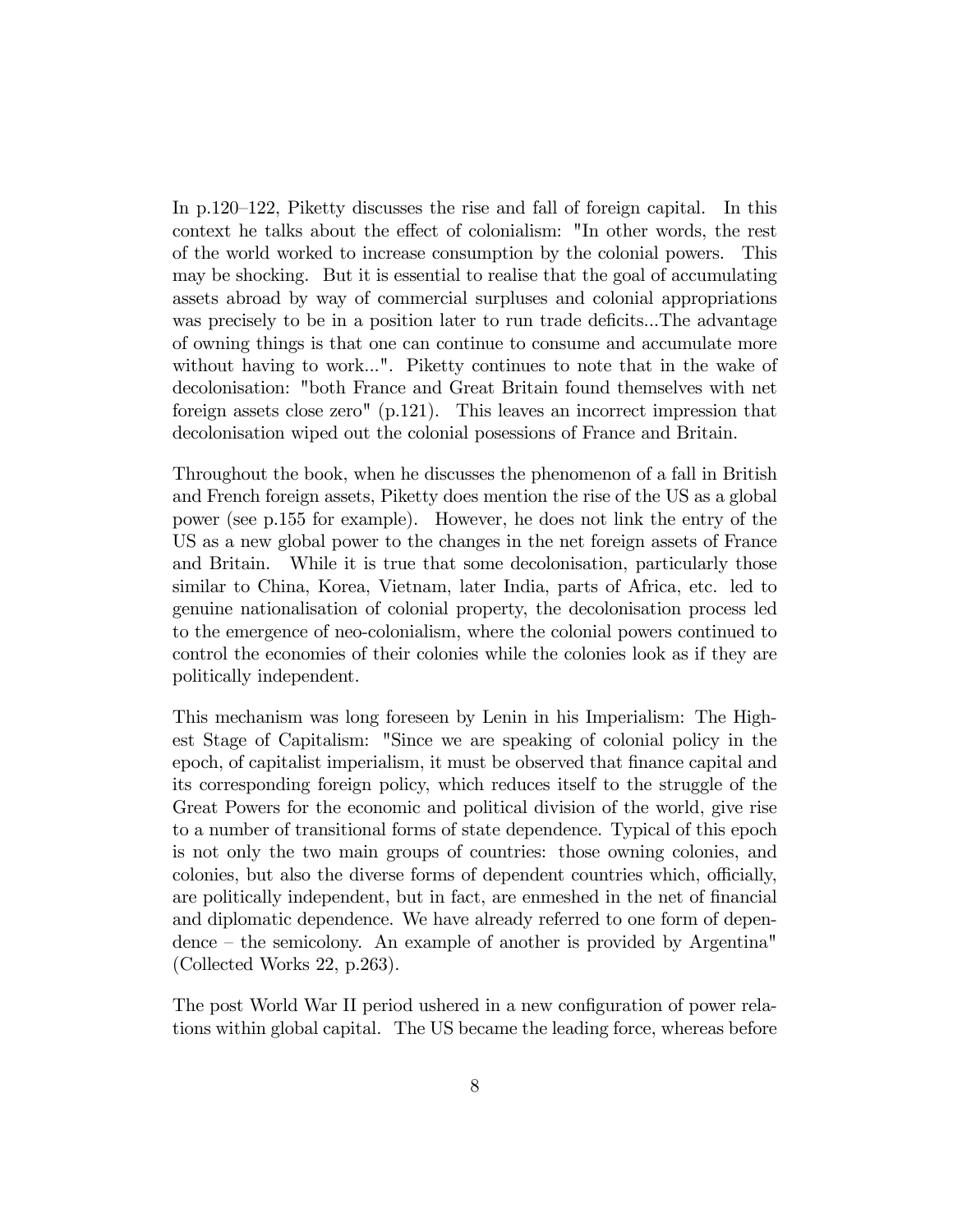this role was played by Britain. As Lenin says, imperialism leads to wars an continual redivision of the world among the global powers. The stake that the US received after World War II was largely taken from Britain and France. This point is made by Nabudere (1978): "When Europe emerged from the second World War it was badly torn up with its economies destroyed...The US came out of the war the strongest capitalist power. Its GNP rose by 100% in Öve years between 1939 and 1944; what the Alllies were losing by waging the war, the US was gaining. Thus whereas the US gold reserves were \$4 billion in 1932, they rose to \$20.6 billion in 1958, as compared to the combined gold and dollar reserves of Britain which rose from \$0.6 billion to \$3.1 billion, in the same period...the US share of world capital exports in 1914 were 6.3%, by 1930 35.3%, and 59.1% in 1960...France and Germany lost ground drastically from  $39.5\%$  to  $11\%$  and finally to  $5.8\%$ " (p.144).

In Part 4 of his book, Nabudere provides more data to illustrate the rise of the US and how it cannibalised asset shares of the European powers after World War II. The story about net foreign assets is very important, especially for developing and emerging market economies. However, the problem with the way Piketty presents the story is that he does not recognise that what he sees as near-zero net foreign assets among the superpowers reflects the redivision of the world among themselves. That is to say, among themselves, no one will "consume and accumulate more without having to work" at the expense of someone else. In fact, there is interpenetration of ownership within these superpowers so that, for example, US capital owns colonial posessions through owning French capital. Piketty promises to extend the net foreign asset story and his whole analysis to developing and emerging market countries. I am sure the story will be quite different.

The role of foreign trade and imperialism in mitigating the crises of capitalism within the imperialist centres is well-documented, beginning with Marx in Capital III, Lenin, Luxemburg, Grossmann and many others. What is important is that, while indeed Piketty mentions colonialism and net foreign assets, he does not explain the precise mechanisms through which these phenomena modify the operation of the general law of capitalist accumulation. For example in Capital III, Marx shows that the export of capital is one of the influences that can act to counter the tendency of  $\beta$  to rise. The intensity of the contradictions of capitalism can be diffused and shifted around the globe, away from imperialist centres, through the export of capital. However,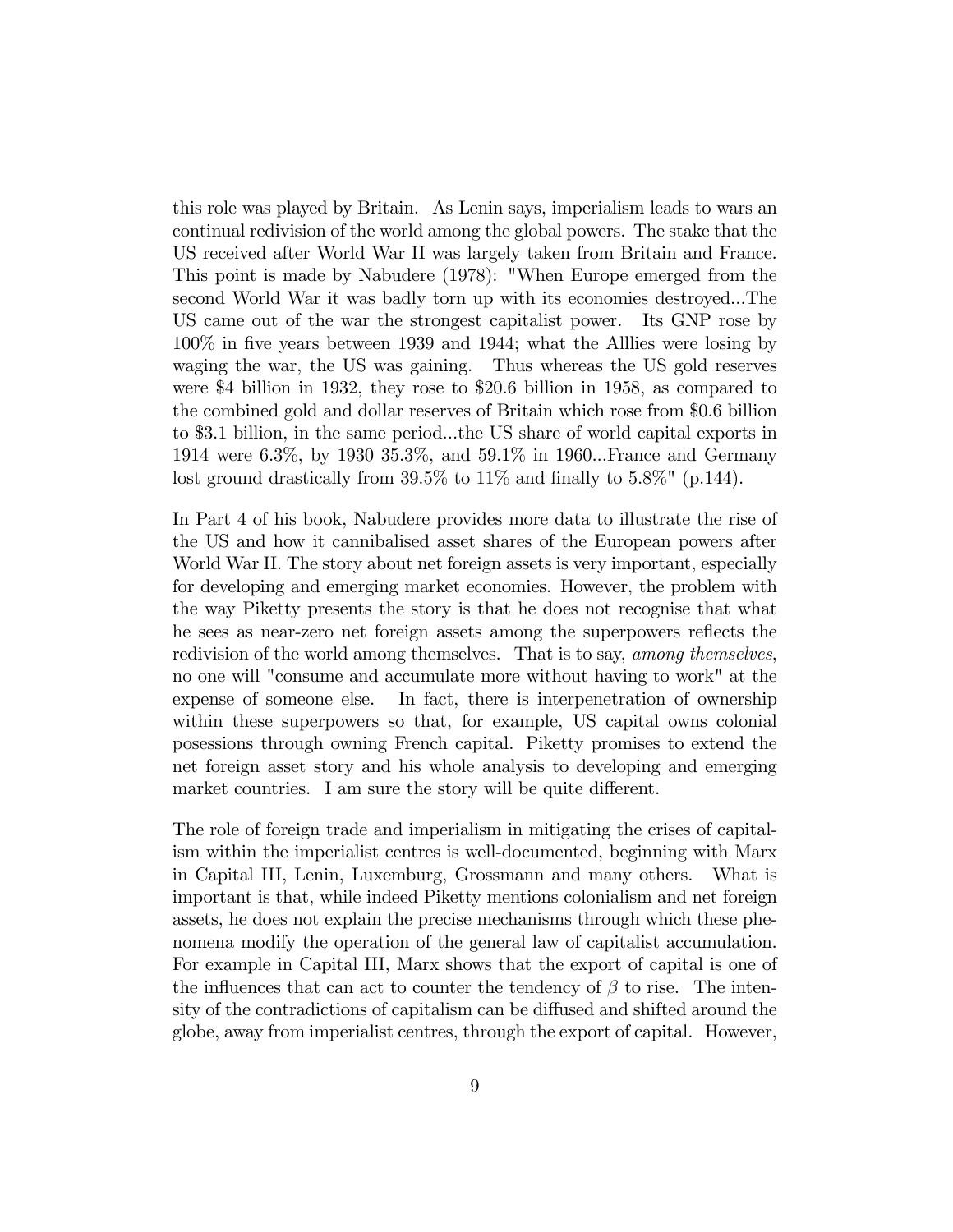as capital rapidly covers the entire world market, wars of redivision among the super-powers become necessary as one super-power shoves its own contradictions in another's territory. It is in this context, the context where the BRICS are also emerging as an autonomous force in the world capitalist system, also engaged in shoving off its own contradictions to others, that the contradictions of Capital in the Twenty-First Century would be further intensified on the world scale.

## 4. The laws of motion of capitalism

## 4.1 Marxís general law of capitalist accumulation and the tendency of the rate of profit to fall

For Marx and the classical political economists such as Ricardo, the subject of political economy is the analysis of the laws of motion of the capitalist system. After a thorough analysis of the process of capitalist accumulation, Marx states what he calls the General Law of Capitalist Accumulation:

"The greater the social wealth, the functioning of capital, the extent and energy of its growth, and therefore, also the absolute mass of the proletariat and the productiveness of its labour, the greater is the industrial reserve army. The same forces which develop the expansive power of capital, develop also the labour power at its disposal. The relative mass of the industrial reserve army increases therefore with the potential energy of wealth. But the greater is this reserve army in proportion to the active labour army, the greater is official pauperism. This is the absolute general law of capitalist accumulation. Like all other laws it is modified in its working by many circumstances..." (Capital I, p.603).

Marx further states the law as follows: "The higher the productiveness of labour, the greater is the pressure of the labourers on the means of employment, the more precarious therefore, becomes their condition of existence...this law rivets the labourer to capital more firmly than the wedges of the Vulcan did Prometheus to the rock. It establishes an accumulation of misery, corresponding with accumulation of capital. Accumulation of wealth at one pole is, therefore, at the same time accumulation of misery, agony of toil slavery, ignorance, brutality, mental degradation, at the opposite pole..." (Capital I, p.604).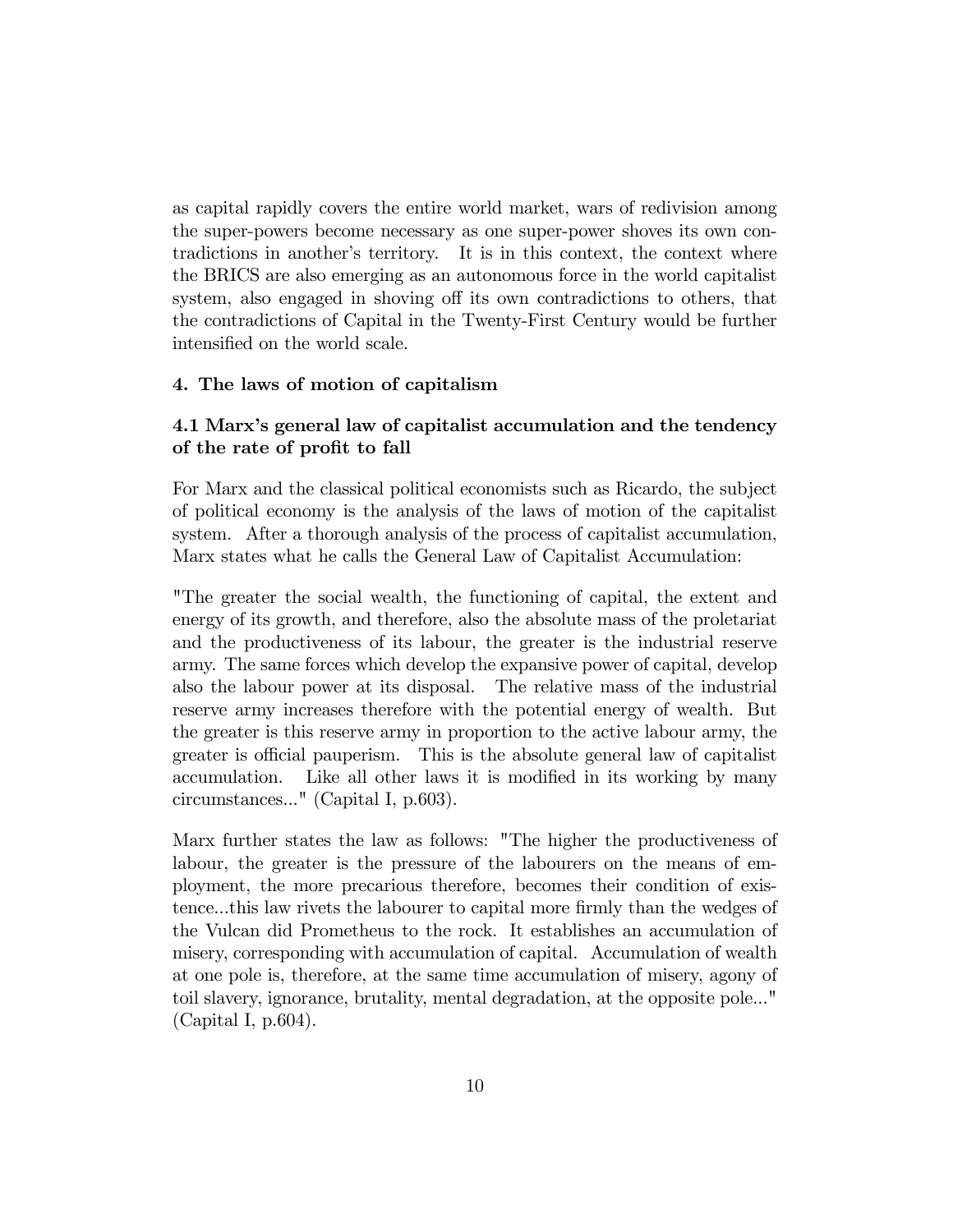The implication of this law to the long run prospects of the capitalist system are detailed by Marx in Capital III, Part III: The Law of the Tendency of the Rate of Profit to Fall. This law, as Marx explains, states that the capitalist mode of production "produces...a continuously rising organic composition of the total capital. The immediate result of this is that the rate of surplus value, at the same or even a rising, degree of labour exploitation, is represented by a continually falling general rate of profit...The progressive tendency of the general rate of profit to fall is, therefore, just an expression peculiar to the capitalist mode of production of the progressive development of the social productivity of labour" (Capital III, p.213).

These two versions are just expressions of one and the same phenomenon, in other words, the law of the tendency of the rate of profit to fall is just another expression for the general law of capitalist accumulation. Let me now turn to Pikettyís claims about Marx regarding the laws of capitalism.

## 4.2 Piketty on Marx on technological progress

Piketty repeats the fraudulent claim that Marx ignored technological progress. In his introduction, he says: "Like his predecessors, Marx totally neglected the possibility of durable technological progress, and steadily increasing productivity, which is a force that can to some extent serve as a counterweight to the process of accumulation and concentration of private capital" (p.10).

On the basis of this false premise, Piketty then says: "My conclusions are less apocalyptic than those implies by Marx's principle of infinite accumulation and perpetual divergence (since Marxís theory implicitly relies on a strict assumption of zero productivity growth over the long run" (p.27). Piketty repeats this claim in his discussion of Marxís law of the tendency of the rate of profit to fall, in this instance he relies on Solow's 1956 model (see his acknowledgement in p.228).

Now Solowís model is based on the Cobb-Douglas production function, which assumes constant income shares. This production function has been amply shown by radical scholars to be no more than a national accounting identity (see Shaikh, 1974). Solowís theory says long run growth is determined by the growth rate of productivity and the growth rate of the population. Yet in the same breadth, Piketty criticises the Cobb-Douglass production function,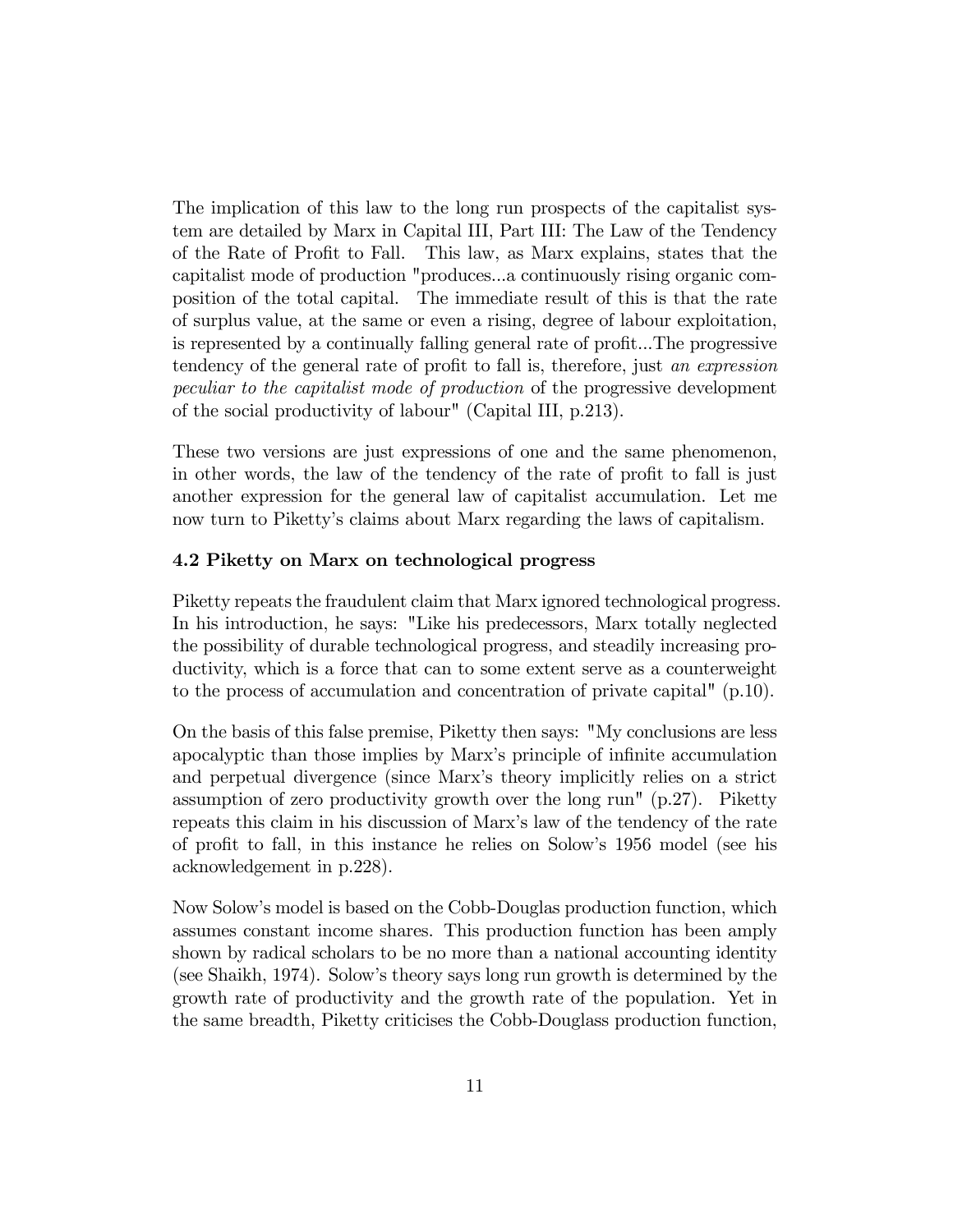for its assumption of constant factor shares (see p.217–220). These contradictions in Pikettyís book, this double-speak, should be understood within the context of Pikettyís attempt to transit from Solow to Marx.

I will now demonstrate that Pikettyís conclusion about the long run dynamics of the capitalist system must therefore be rejected, because they are based on a false premise. If we read Marxís Chapter 25 of Capital I, we repeatedly encounter statements that link the rise in capital intensity to the increase in productivity. For example, Marx approvingly cites Adam Smith as follows: "Once given the general basis of the capitalistsic system, then, in the course of accumulation, a point is reached at which development of the productivity of social labour becomes the most powerful lever of accumulation".

I will not go into the many quotations, but I simply invite the reader to read Section 2 and Section 3 of Capital I Chapter 25. I also refer the reader to the above quotations from Marx regarding the general law of capitalist accumulation and the law of the tendency of the rate of profit to fall. Marx makes numerous statements about durable technological progress, without which the general law of capitalist accumulation would not operate. In fact, without technological progress, the capitalist system simply generates an accumulation cycle around a stable unemployment and labour share, as first modelled by Goodwin (1967).

Piketty seems not to have read Marx because, for Marx, long-term, durable technological progress is the same as rising organic composition of capital, or capital intensity. Marx does not cease to take the opportunity to explain that rising capital intensity of production in turn raises labour productivity. Therefore a steady rise in capital intensity (Piketty's  $\beta$ ), drives labour productivity and it is this type of productivity growth that creates a longterm structural crisis for the capitalist system. For example, as I mentioned above, he says: "The progressive tendency of the general rate of profit to fall is, therefore, just an expression peculiar to the capitalist mode of production of the progressive development of the social productivity of labour" (Capital III, p.213). As any reader of Marx will know, what really tends to drive the rate of profit down is rising capital intensity that is a function of capitalist accumulation itself.

The whole point of this critique of Piketty is that Piketty has failed to see that Marx actually formalised "endogenous growth theory". Capital ac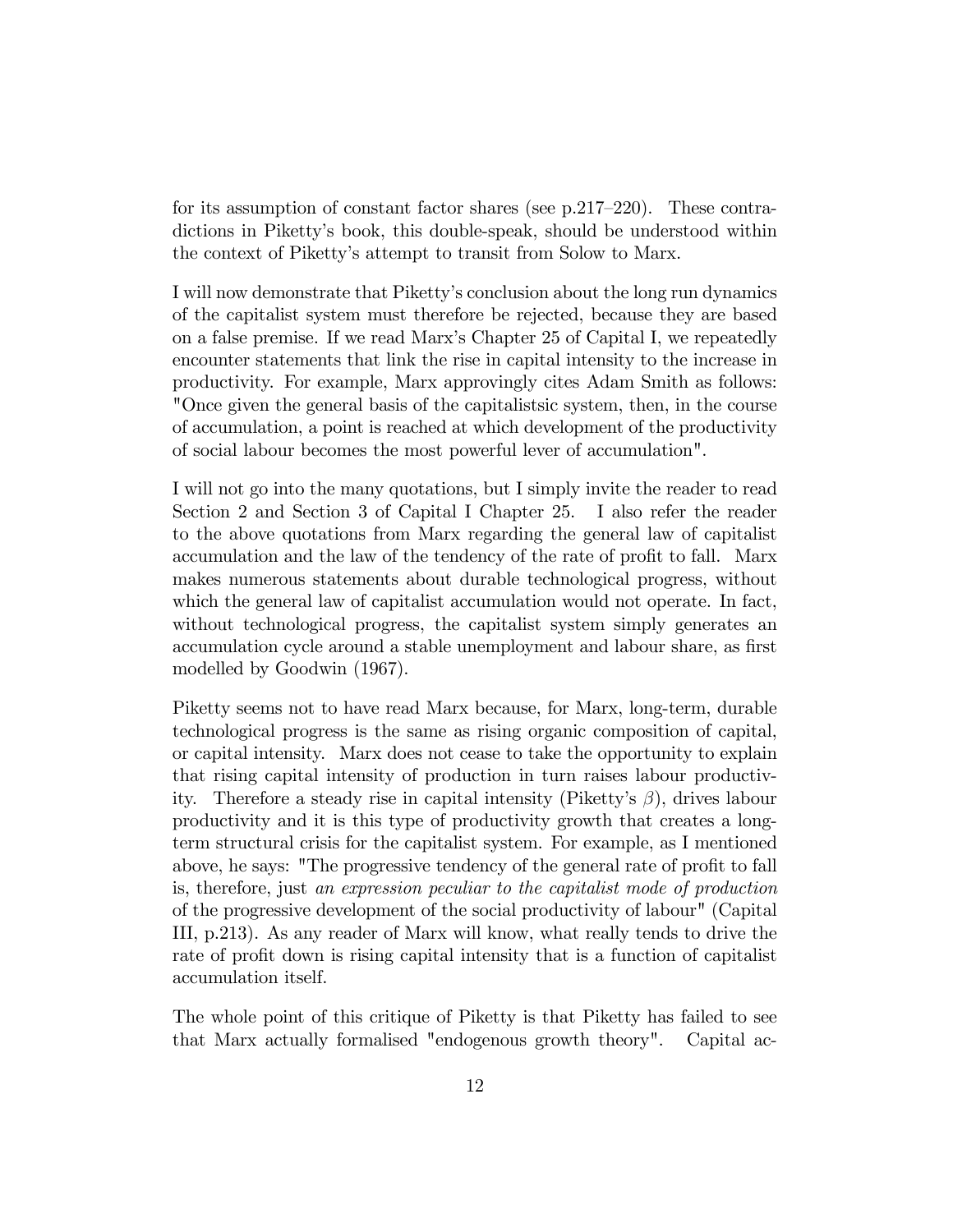cumulation raises capital intensity and hence long run labour productivity growth (Solow's  $g_A$ ). This in turn leads to the long run tendency of the rate of the rate of profit to fall and hence, to the fall in the long run growth rate of the capitalist economy. Maito (2014), has shown this to be the case empirically, using Piketty's own data.

#### 4.3 Pikettyís laws and the neoclassical contradiction

What Piketty presents as "laws of capitalism", are in fact the theory of accumulation found in the works of classical political economists such as Ricardo, Marx and the Cambridge growth theorists such as Robinson, Kaldor and Pasinetti (see Shaikh, 1992). Pikettyís laws are formulas whose left and right hand sides can be interchanged. However, classical political economists had a theory of causation of the variables that Piketty discusses in his book. In short, one "law" is an equilibrium condition that says investment equals savings and the other is simply a definition of the rate of profit.

More importantly though, while Piketty flirts with classical growth theory, his resort to neoclassical theory in order to avoid the fundamental Marxist conclusion about the future of capitalism creates a contradiction in his analytical framework. Specifically, his assertion that  $g = g_A + g_n$  leads his apparatus to fall apart, because this assumption implies that capital intensity is constant in the long run, a view that is not borne out by his own data. Let us get on with Piketty's laws, which are as follows:

$$
\alpha = r \times \beta \tag{1}
$$

$$
\beta = \frac{s}{g},\tag{2}
$$

where  $\alpha$  is the capital share of income, r is the rate of profit on capital, s is the savings rate, q is long run growth rate of the economy and  $\beta = K/Y$  is the capital output ratio. I want to add to these Solow's neoclassical "law" of capitalist growth, upon which Piketty relies:

$$
g = g_A + g_n \tag{3}
$$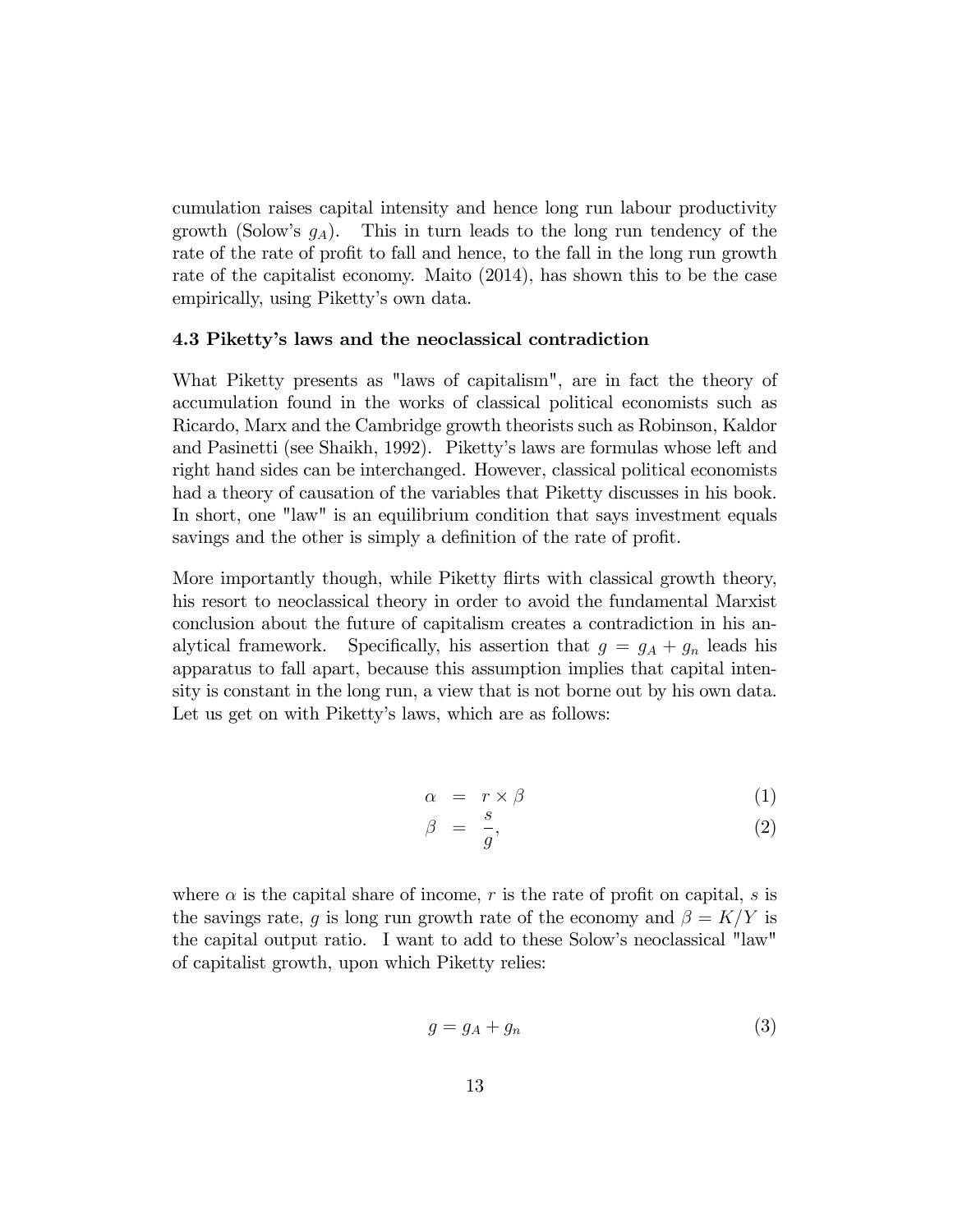where  $g_A$  is the growth rate of productivity, what Piketty calls "durable" technological progress", and  $g_n$  is the growth rate of the labour force. It follows naturally that, upon replacing g using eq.(3), we get:

$$
\beta = \frac{s}{g_A + g_n} \tag{4}
$$

Piketty's doubts about Marx's apocalypse can be seen in eq.(4). In this equation,  $\beta$  need not rise indefinitely because  $g_A$  (and  $g_n$ ) can rise, thereby depressing  $\beta$ . In a way, Piketty concludes, "Marx was wrong". However, note that Marx, in Capital I Chapter 25, rejects the view that  $q_n$  poses a limit to capitalist accumulation, because rising capital intensity progressively generates a surplus-population (the reserve army of the unemployed). To see the validity of Marxís theory, just picture an economy with a rapid growth of the labour force without capital accumulation–the results would be heightened poverty and unemployment, not rising economic growth, contrary to the suggestions of the basic neoclassical model upon which Piketty relies.

I will now show that Pikettyís laws express an equilibrium condition and a definition, there are no two laws, as he claims. Less so are these "laws of motion of capitalism" Also, there is a contradiction in his analytical framework. To do this, I will revert to Marx and the classics. According to Marx and others, the rate of capital accumulation is determined by the rate of profit, because capitalists invest profits. Like Piketty I, for now, abstract from depreciation. Therefore:

.

 $\ddot{\phantom{0}}$ 

$$
K = s_c P,\t\t(5)
$$

where  $K$  is the capital stock,  $K$  is the change in the capital stock,  $P$  is aggregate profits, and  $0 < s_c < 1$  is the savings propensity of the capitalist class. Eq.(5) says that capitalist investment equals capitalist savings. Now, let  $\alpha$  be the share of profits in national income. It follows that  $P = \alpha Y$ , where Y is national income. Eq.  $(5)$  can be stated as:

$$
K = s_c \alpha Y,\t\t(6)
$$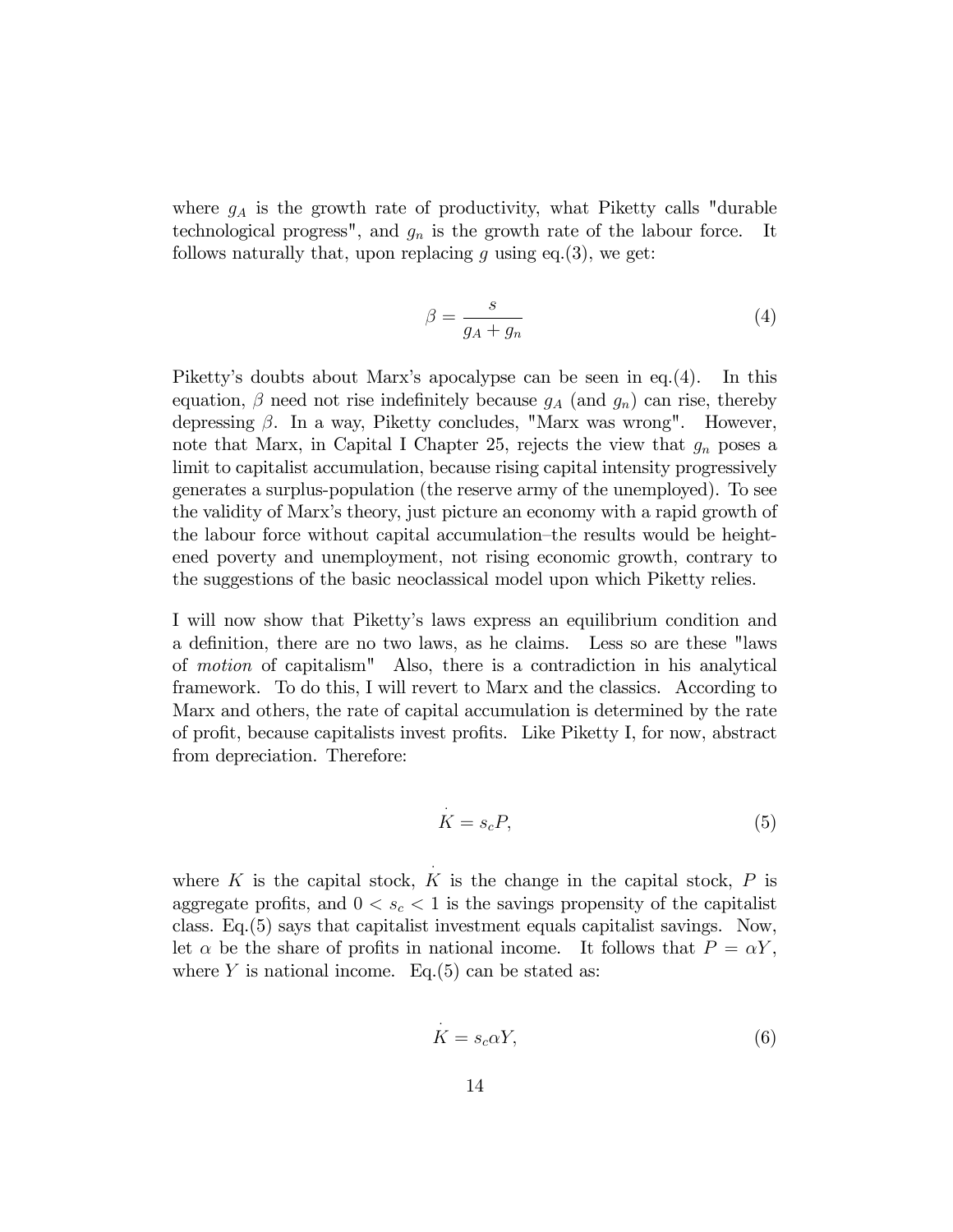Dividing by  $K$  both sides we get the rate of capital accumulation to be:

$$
g_k = \frac{s_c \alpha}{\beta},\tag{7}
$$

where  $g_k = \frac{K}{K}$  $\frac{K}{K}$ . Eq.(7) is an equilibrium condition which says investment equals capitalists' savings. The contradiction in Piketty's analytical framework should by now be clear. Eq.(7) reveals that Piketty's s equals  $s_c \alpha$  and his g equals  $g_k$ . He is back to the balanced growth path of Solow that he criticises. Worse, if  $g = g_k$  then  $\beta$  should be constant in the long run. This is not borne out by Piketty's own data. What his data reveals is the tendency of  $\beta$  to rise, and this rise is interrupted by wars, crises, and revolutions, or what Shaikh (1992) refers to as "exogenous extraeconomic factors" (see the disruption in the upward trend in  $\beta$  that occurred between 1914 and 1970, e.g. figure 4.8, p.154).

Thus, by resorting to neoclassical theory, Piketty effectively sets  $\beta$  to be constant in the long run. His analytical framework is inconsistent with his data because it means that the growth rate of wealth equals the growth rate of income. Under this condition, there is no long run historical tendency towards increasing wealth concentration in capitalism. Yet, Pikettyís book is concerned with capitalism's automatic generation of "arbitrary and unsustainable inequalities" (p.1).

Furthermore, from Marx and the classics, we know that the rate of profit is defined as:

$$
r \equiv \frac{P}{K}.\tag{8}
$$

However, since  $P = \alpha Y$ , it follows that:

 $\ddot{\phantom{0}}$ 

$$
r = \frac{\alpha}{\beta} \tag{9}
$$

That is why Piketty's "two laws" are simply an equilibrium condition and a definition, because Piketty assumes that in the long run  $g = g_k$ . While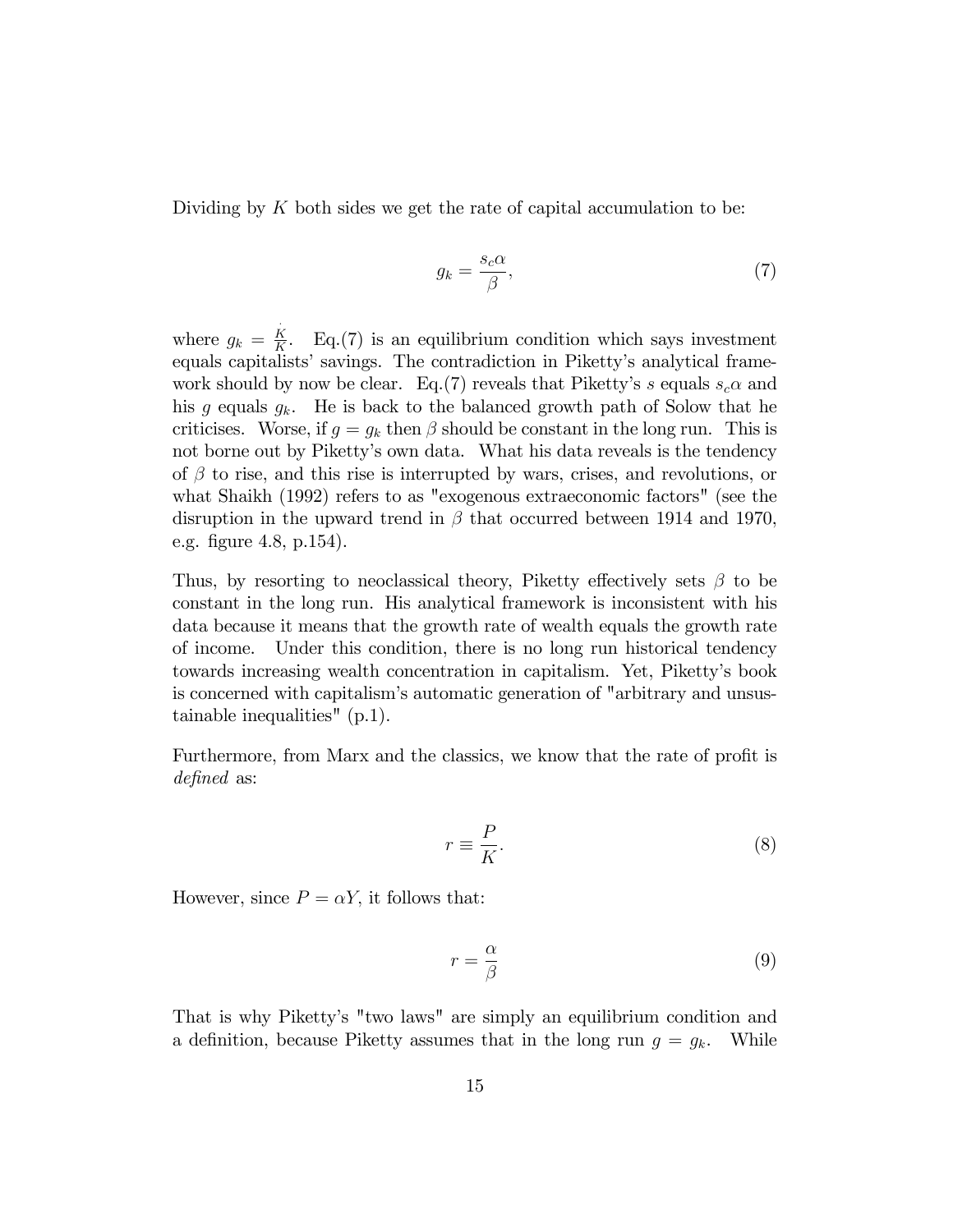he acknowledges that: "The formula  $\alpha = r \times \beta$  is a pure identity. It can be applied to all societies in all periods of history, by definition"  $(p.52)$ , Piketty does not explain how such an "identity", which can apply in all modes of production, becomes a law that is specific to the capitalist mode of production. Although Piketty further confuses an "identity" with a "definition", his reasoning that this formula should be regarded as a law is, at best, conceptually very weak.

Now, having revealed Pikettyís "laws" for what they really are, I now proceed to state them in the terms of classical political economy, assuming for now that  $g = g_k$ , as:

$$
\beta = \frac{s_c \alpha}{g} \tag{10}
$$

$$
\alpha = r \times \beta. \tag{11}
$$

It is quickly obvious that, upon substituting out  $\alpha$  using eq.(11), the following equation obtains:

$$
g = s_c r,\tag{12}
$$

which is well-known in Marxist and post-Keynesian literature. Since  $s_c$  is less than 1, it follows that in the long run  $r > q$ . This shows that had Piketty fully engaged with some Marxist and post-Keynesian literature, it would have been fairly obvious that capitalism structurally reinforces the concentration of wealth in the hands of those who already have it and the rest of society will never catch up even if they accumulate all their incomes at the rate g. His explanation of  $r > g$  in p.350–361 is not convincing. For example he claims that one reason for  $r > g$  in traditional societies is because "these were low growth societies". This begs another question. Looking at his Figure 10.10 in p.356, why is it that  $q > r$  in the era of wars, revolutions and economic crises? The answer to this question lies in Marx's exposition of the law of the tendency of the rate of profit to fall.

Now, only under "socialism", i.e.  $s_c = 1$  (which means capitalists are not consuming, and therefore dead), do we have the maximum growth rate where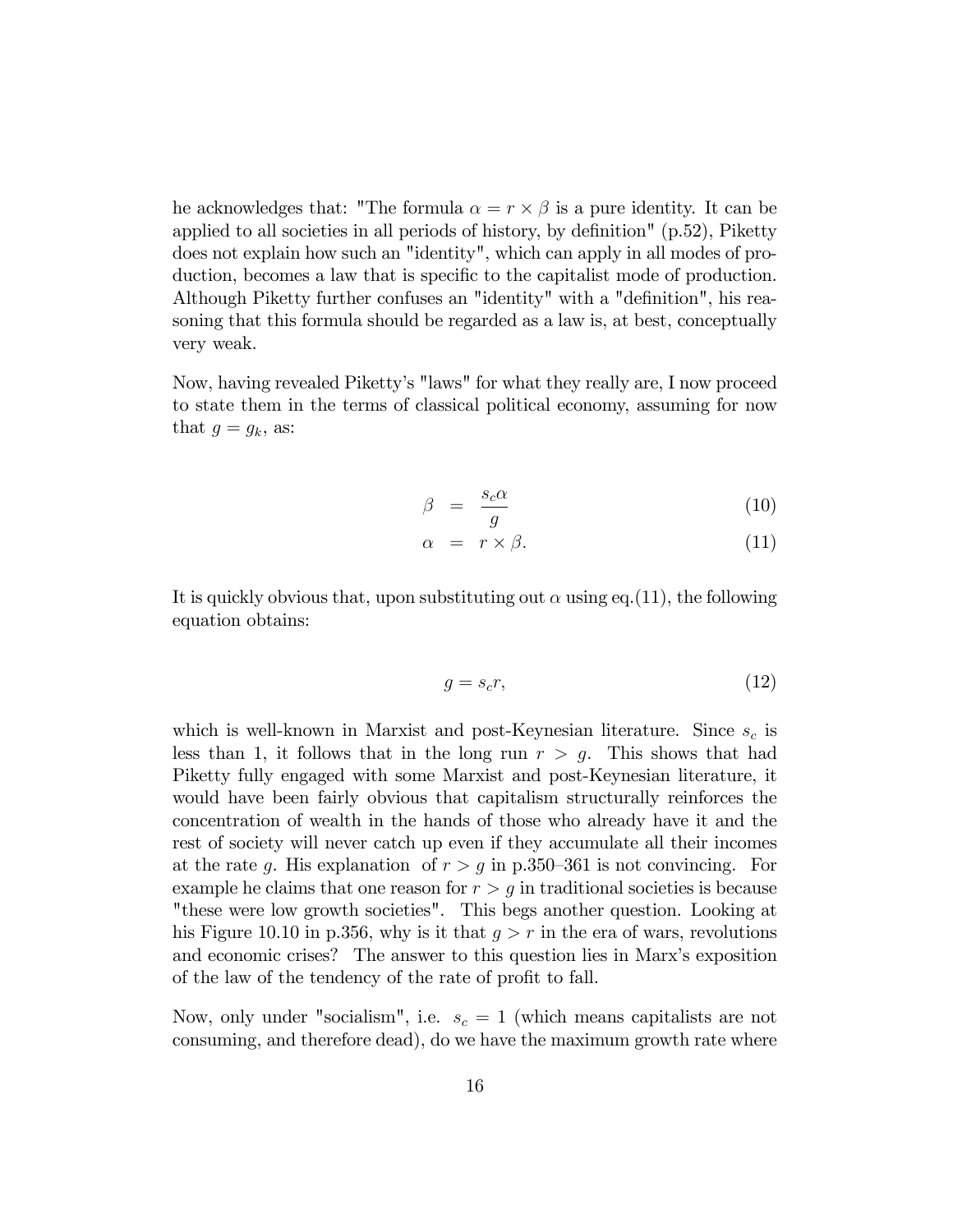$g = r$  (Pasinetti, 1962). Note that although Pasinetti's "socialism" is superior to capitalism, it is nevertheless different from the concept that is more aligned to Marxís, which explicitly incorporates the role of state-ownership of the means of production. Having said this, I must point out that in fact  $r > g$  as the condition for rising wealth concentration does not accurately capture Marxís view. As I will show below, Marxís long run path of capitalist development in fact assumes that  $g_k > g$ , that is to say,  $s_c r > g$ .

## 5. Marx's law of the tendency of the rate of profit to fall through rising  $\beta$

Let me turn to Marx's theory. Piketty is worried about Marx's law of rising  $\beta$ , which produces an apocalypse and he wants to avoid it within an economy dominated by the "forces of private property and competition" (p.532). Now, two things must happen to avoid Marx's law from eq. (7). One thing is that  $\alpha$ must fall. However this means the profit share must fall in favour of workers (this is a move to the left, towards some kind of social democracy). Another thing is to raise the growth rate of long term productivity  $g_A$ . Piketty argues for both. The reduction of  $\alpha$  will be done through tax and the raising of  $g_A$  will be done through "diffusion of knowledge", education, policy and so forth. However, Piketty is unaware that in capitalism  $g_A$  is driven by rising capital intensity in the long run, as pointed out by Marx.

Piketty claims that: "Marxist analysis emphasizes the falling rate of profit-  $a$ historical prediction that turned out to be quite wrong, although it contains some interesting intuition"  $(p.52)$ . I have mentioned that Marx's theory of long term productivity growth implies that long-term productivity growth is completely determined by the growth rate of capital intensity. To formalise Marxís theory of the rate of technological progress in a simple way, we use the following equation:

$$
g_A = \theta \left( g_k - g \right), \tag{13}
$$

where  $\theta > 0$ . Note that eq.(13) is a statement of "endogenous growth theory", there is no other "exogenous" factor that drives long term productivity than the rise in capital intensity; all technological progress expresses, and finds expression, in the rising capital intensity of production. Technological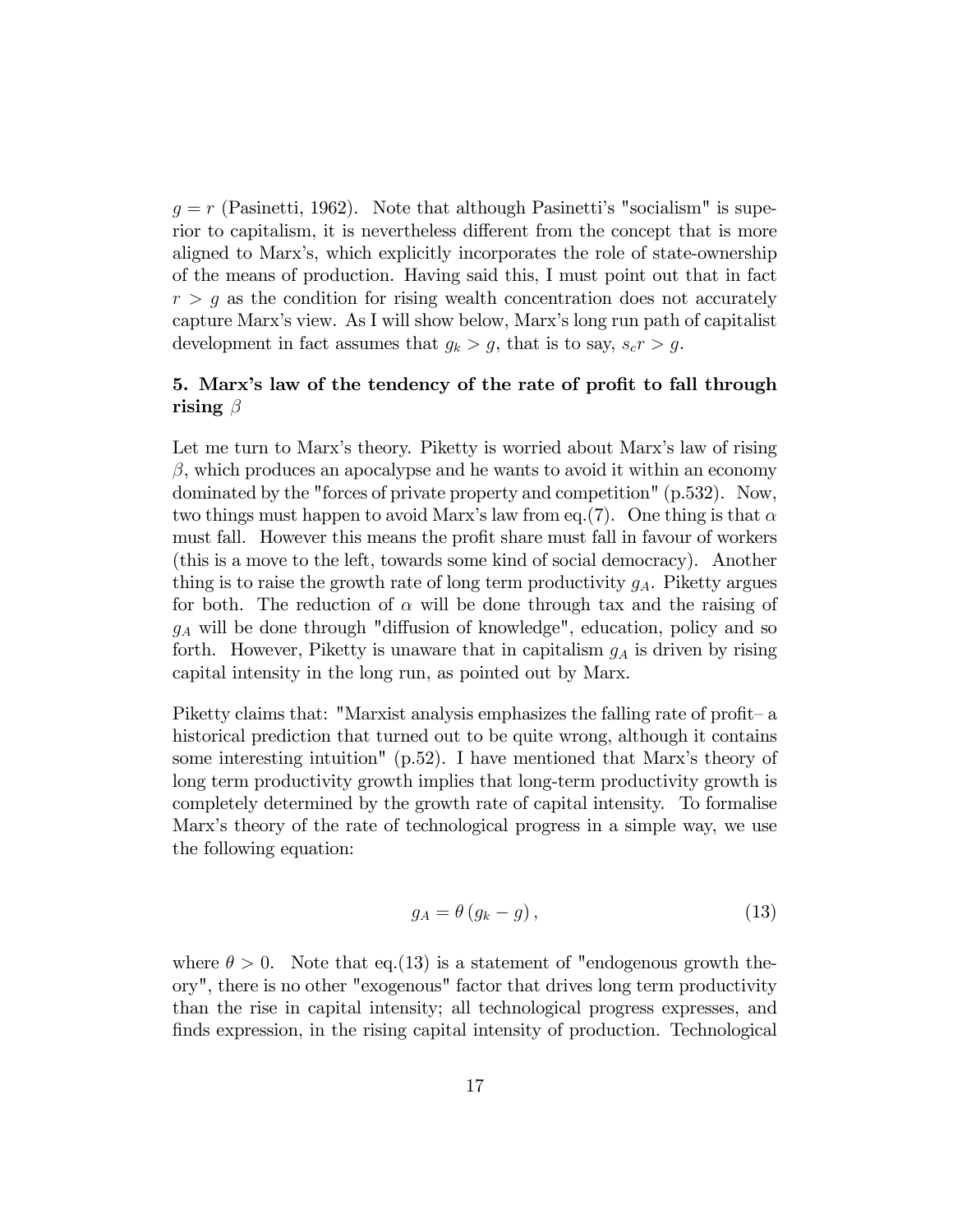progress is therefore tied to "the constant generation of the surplus population", whose function is to keep wages "in a rut that corresponds to the wants of capital" (Capital I, p.689). It is not a class-neutral process. The growth rate of output is determined by the rate of technological progress and the rate of capital accumulation. Therefore we have:

$$
g = g_A + \gamma g_k,\tag{14}
$$

where  $0 < \gamma < 1$ . Substracting  $g_k$  from both sides of eq.(14) and substituting  $g_A$  away using eq.(13) we have the following relation:

$$
(g_k - g) = \left(\frac{1 - \gamma}{1 + \theta}\right) g_k \tag{15}
$$

Let  $\hat{\beta} = (g_k - g)$  denote the growth rate of capital intensity. Eq.(15) can then be written as follows:

.

$$
\frac{\beta}{\beta} = \psi g_k,\tag{16}
$$

where  $\psi = \left(\frac{1-\gamma}{1+\theta}\right)$  $\frac{1-\gamma}{1+\theta}$ . Eq.(16) is the law of motion for  $\beta$ , which states that the growth rate of capital intensity is determined by the rate of capital accumulation. As long as the rate of capital accumulation is positive, capital intensity will rise and this, according to eq.(9) will lead to a fall in the rate of profit. Upon introducing the rate of depreciation in eq.  $(7)$ , I write the law of motion for capital intensity to be:

$$
\beta = \psi \left( s_c \alpha - \delta \beta \right) \tag{17}
$$

What comes out of this is a dynamic law for the evolution of  $\beta$ , which under capitalism always implies that  $\beta > 0$ , i.e.  $\beta$  must be persistently rising, as long as  $(s_c \alpha - \delta \beta) > 0$ . Note that, as pointed out by Marx in Capital III, p.236, the effect of depreciation  $\delta$  on capital accumulation moderates the rise

.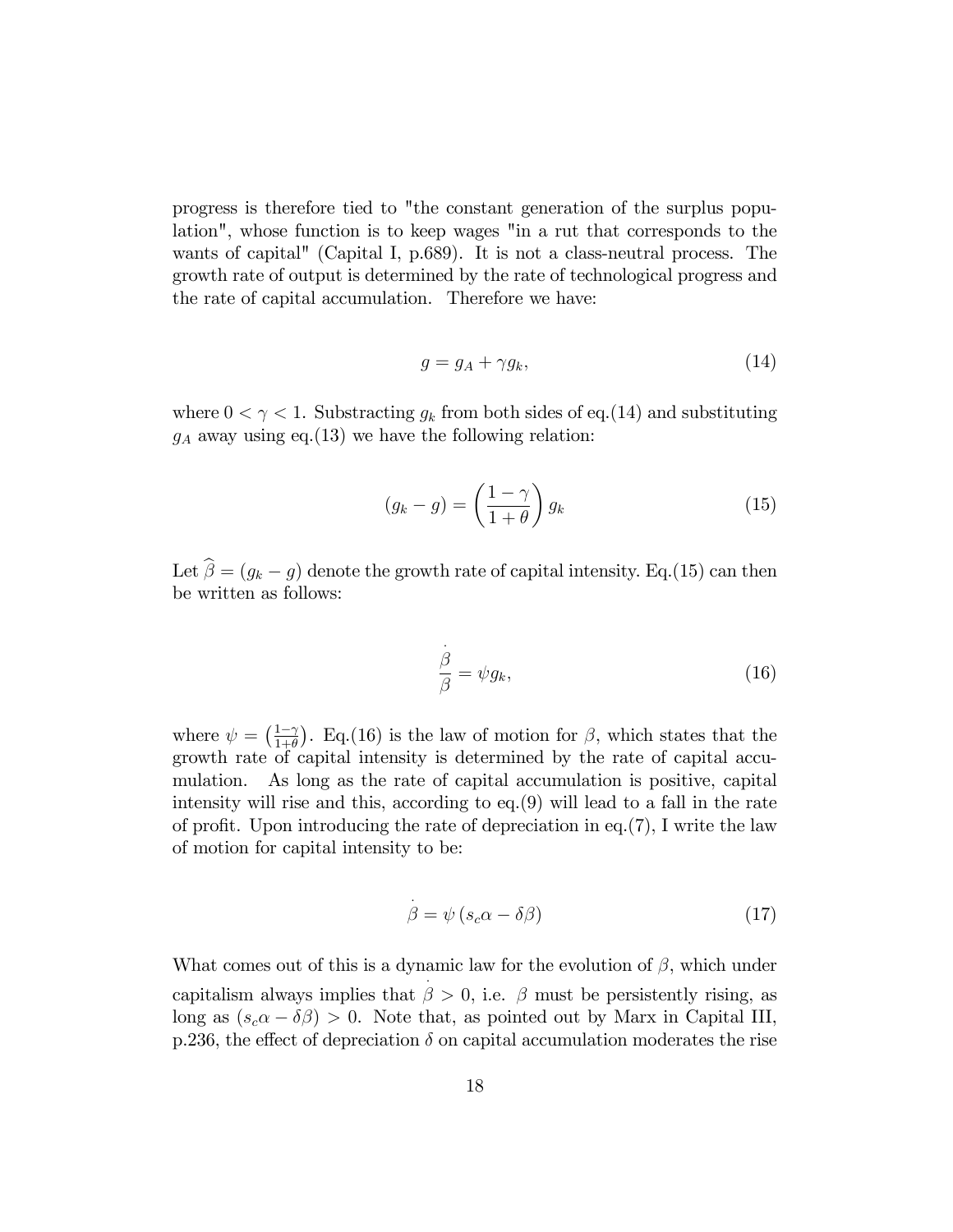in  $\beta$ , and hence, as I will show,  $\delta$  moderates the fall in the rate of profit. Indeed, at a certain stage in the increase of  $\beta$ , write-offs, write-downs and destruction of capital are ways in which the capitalist system raises  $\delta$ , but these serve more to decrease  $\beta$  so that the rate of profit recovers. It should be noted though that rising depreciation chokes off the system by narrowing the gap  $(s_c \alpha - \delta \beta)$ . So, it is the sudden reduction in  $\beta$  that really leads to the recovery.

Nevertheless, in relation to depreciation, Marx explains in Capital III, p.252 that: "It is evident, however, this depreciation of old capital could not occur without a struggle", as one capitalist seeks to shift the losses to another. This never-ending struggle makes  $\beta$  to continue to rise and  $\delta$  to be suppressed; the rate of profit continues to fall. Ultimately, the capitalist system reaches a point where  $\beta = 0$ . At that point  $(s_c \alpha - \delta \beta) = 0$  and all growth ceases. At what point will the capitalist system absolutely enter a crisis? Put another way, at what level of the rate of profit does the capitalist system grind to a halt?

In Capital III p.251, Marx states this condition as follows: "There would be absolute overproduction of capital as soon as additional capital for the purposes of capitalist production=0". In other words, at this point,  $g_k = 0$ . He elaborates this point to show that this is equivalent to saying that the growth rate of the volume, or mass, of profits is zero (Shaikh, 1992). So the absolute crisis of capitalism occurs when  $r_c = \delta/s_c$ , where  $r_c$  is the rate of proÖt at the point of absolute overproduction of capital. As the capitalist system approches this point (and perhaps surpasses it), economic crises, wars, repressions, revolutions etc. would take place, as we observe from Pikettyís own data.

 $Eq.(17)$  is precisely Marx's law of rising capital intensity, which is different from Pikettyís eq.(2), which Piketty incorrectly calls "dynamic" (see for example Piketty, p.187 and p.228). Eq.(17) is truly a "law of motion" of capitalist accumulation, a law of motion  $\beta$ . It is not a static equilibrium relation between  $\beta$  and other variables. In his formulations however, Piketty abstracts from depreciation, i.e.  $\delta = 0$ . Solving for eq.(17), having abstracted from depreciation, to follow Pikettyís logic, I obtain:

$$
\beta = \beta_0 + \psi s_c \alpha t,\tag{18}
$$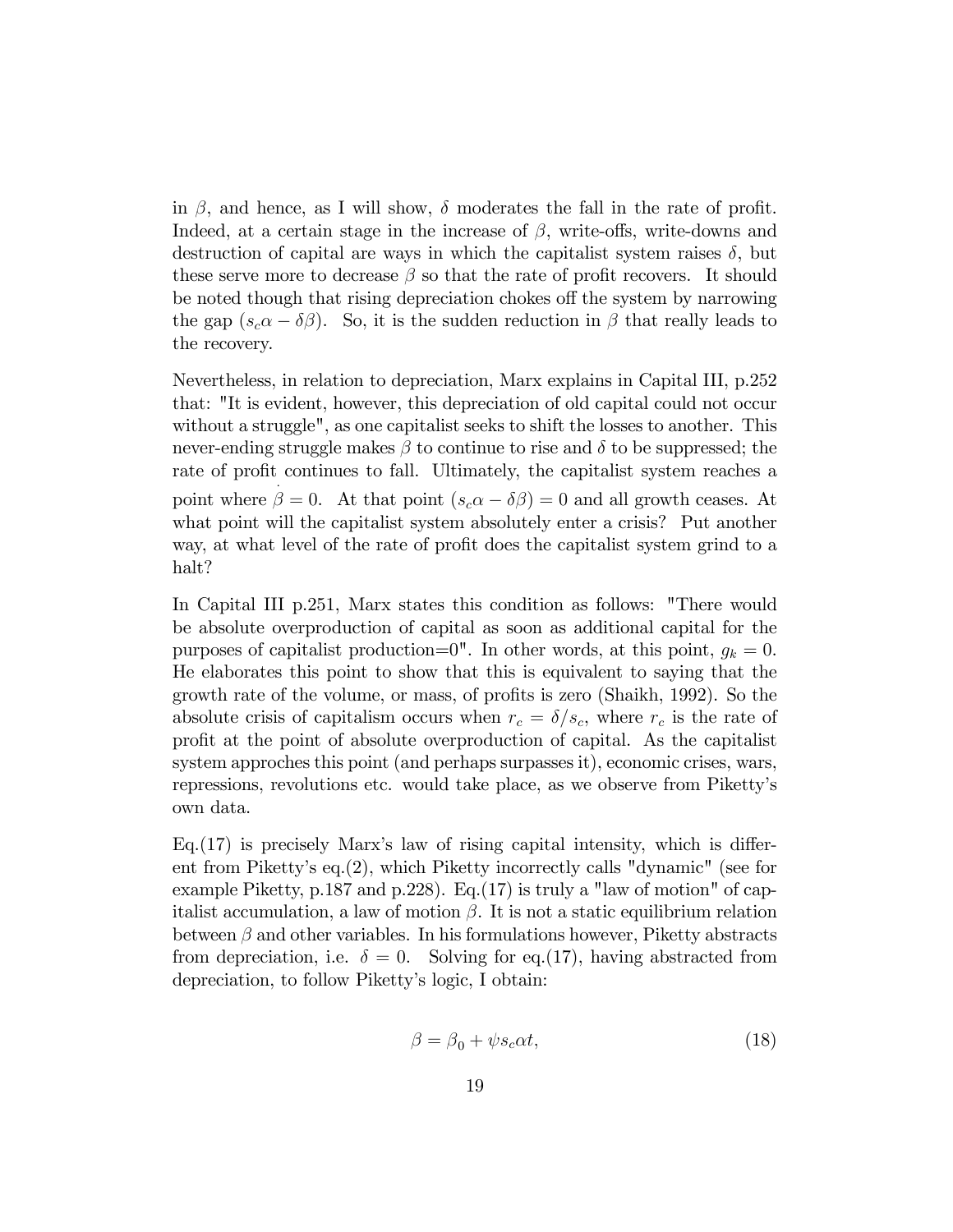where t denotes time and  $\beta_0$  is the constant of integration. Eq.(18) directly implies a falling rate of profit. To see this, substitute out  $\beta$  from eq.(8), using eq. $(18)$  to get:

$$
r = \frac{\alpha}{\beta_0 + \psi s_c \alpha t}.
$$
\n(19)

In the spirit of Shaikh (1992), the denominator  $(\beta_0 + \psi s_c \alpha t)$  approaches infinity as time progresses, while  $\alpha$  fluctuates between 0 and 1 because it is the proÖt share in total income. These dynamic processes lead to an inexorable fall in the rate of profit brought about by the increase in productivity, which Piketty incorrectly claims is absent in Marx's theory. The crucial parametric assumption in Marx's theory which links the law of rising  $\beta$  to the law of the tendency of the rate of profit to fall is that  $0 < \gamma < 1$ . This parametric assumption is an established empirical regularity.

Given that  $\alpha$  is limited to fluctuate between 0 and 1, we can assume that it is constant in the long run (an illustrative assumption made by Marx in Capital III, part III). However to avoid the unnecessary criticism of this, let us put  $\alpha = 1$ , so that capitalists take all the income as profits (which is unrealistic). Then it is obvious that r will fall at an approximate rate  $\psi s_c \alpha$ . I have thus shown that, as Maito correctly observes, "profitability in capitalism tends to fall despite, or even with, productivity increases. This is a basic conclusion of Marx's Capital. And the evidence...not only refutes Piketty's arguments but other authors, really a huge majority even within Marxism".

Let us now return to Piketty's explanation of Marx's "principle of infinite accumulation". Piketty says, about Marx: " In fact, his principal conclusion was what one might call the "principle of infinite accumulation," that is, the inexorable tendency for capital to accumulate and become concentrated in ever fewer hands, with no natural limit to the process. This is the basis of Marxís prediction of an apocalyptic end to capitalism: either the rate of return on capital would steadily diminish (thereby killing the engine of accumulation and leading to violent conflict among capitalists), or capital's share of national income would increase indefinitely (which sooner or later would unite the workers in revolt). In either case, no stable socioeconomic or political equilibrium was possible" (p.9).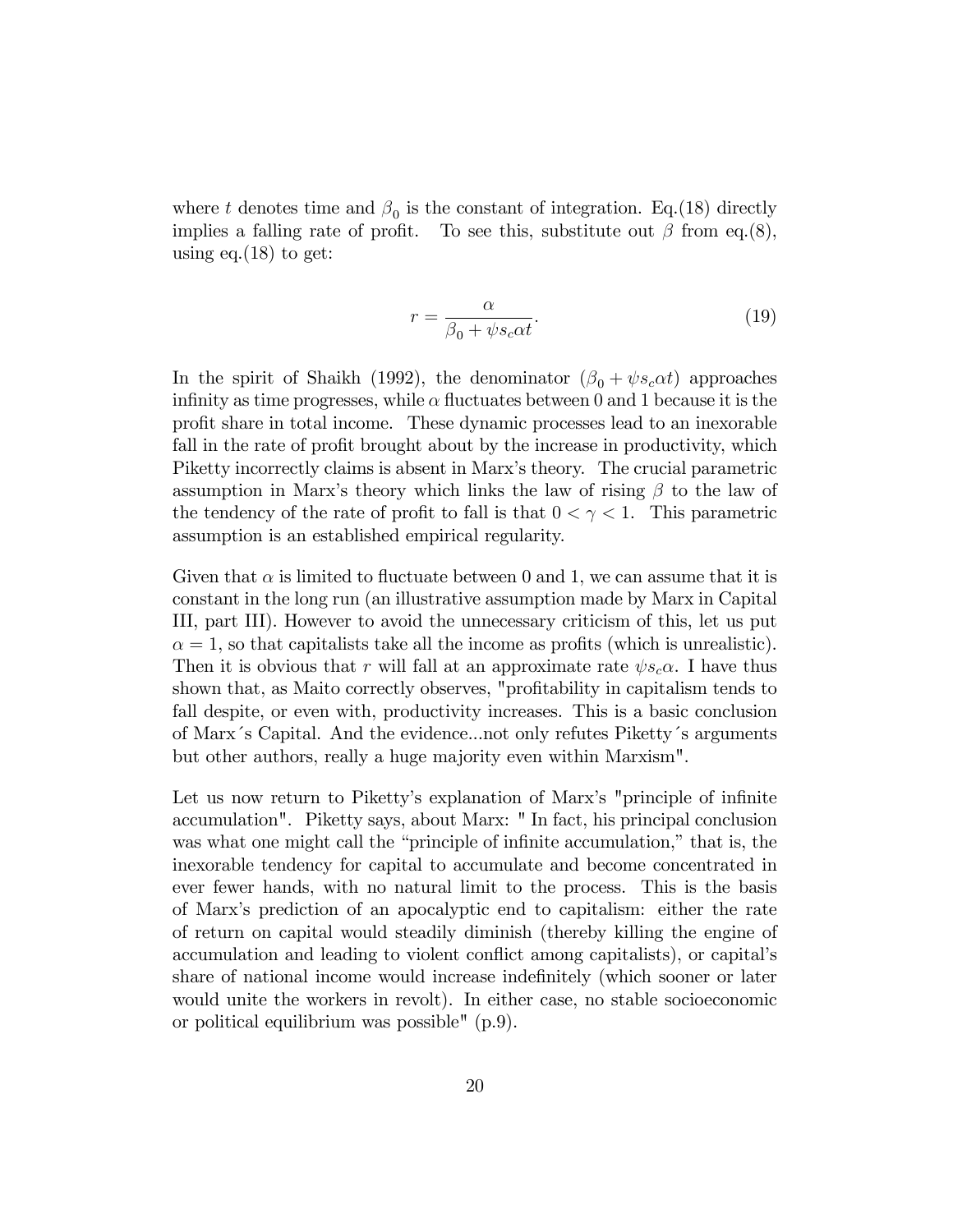I have shown that indeed capitalist accumulation implies an increasing  $\beta$ , i.e. concentration of capital. As a mathematical ratio  $\beta$  has no natural limit. However in Marxís view, as an expression of the development of the productive forces, the increase in  $\beta$  has limits and those limits are imposed by the relations of production, which are captured by the expression  $(s_c \alpha - \delta \beta)$ . That is why Marx says: "The real barrier of capitalist production is capital itself " (Capital III, p.250). In addition, in Marx's model, capital's share cannot increase indefinitely, because as a share, it fluctuates between 0 and 1, and if indeed it increases, there is an upper limit of 1. Piketty's interpretation of Marx is therefore incorrect.

Given the above results, it is clear that Piketty's claim that long run durable technological progress can serve as a counterweight to Marxís law of the tendency of the rate of profit to fall does not hold. This is so because technological progress under capitalism is determined by the growth of capital intensity of production.

## 6. Piketty's solution versus Marx's solution

One of the most cited of Pikettyís solutions to arrest the persistent increase in  $\beta$  is to levy a tax on income, capital and consumption (p.494). Clearly, these are meant to be redistributive, i.e. shifting income, wealth and consumption to the poor from the rich. The problem with Piketty's taxes is that they are not meant to abolish the social domination of "the forces of private property and competition" (p.532). As I will show below, these taxes will not solve the fundamental crisis of the capitalist system as long as private property dominates.

## 6.1 A tax on profits

## 6.1.1 Piketty's solution

Let us implement Piketty's tax on income, in this instance the tax is levied on profits. Note that, from eq.  $(7)$ , having introduced depreciation, the rate of capital accumulation would be:

$$
g_k = -\delta + s_c (1 - \tau_p)r. \tag{20}
$$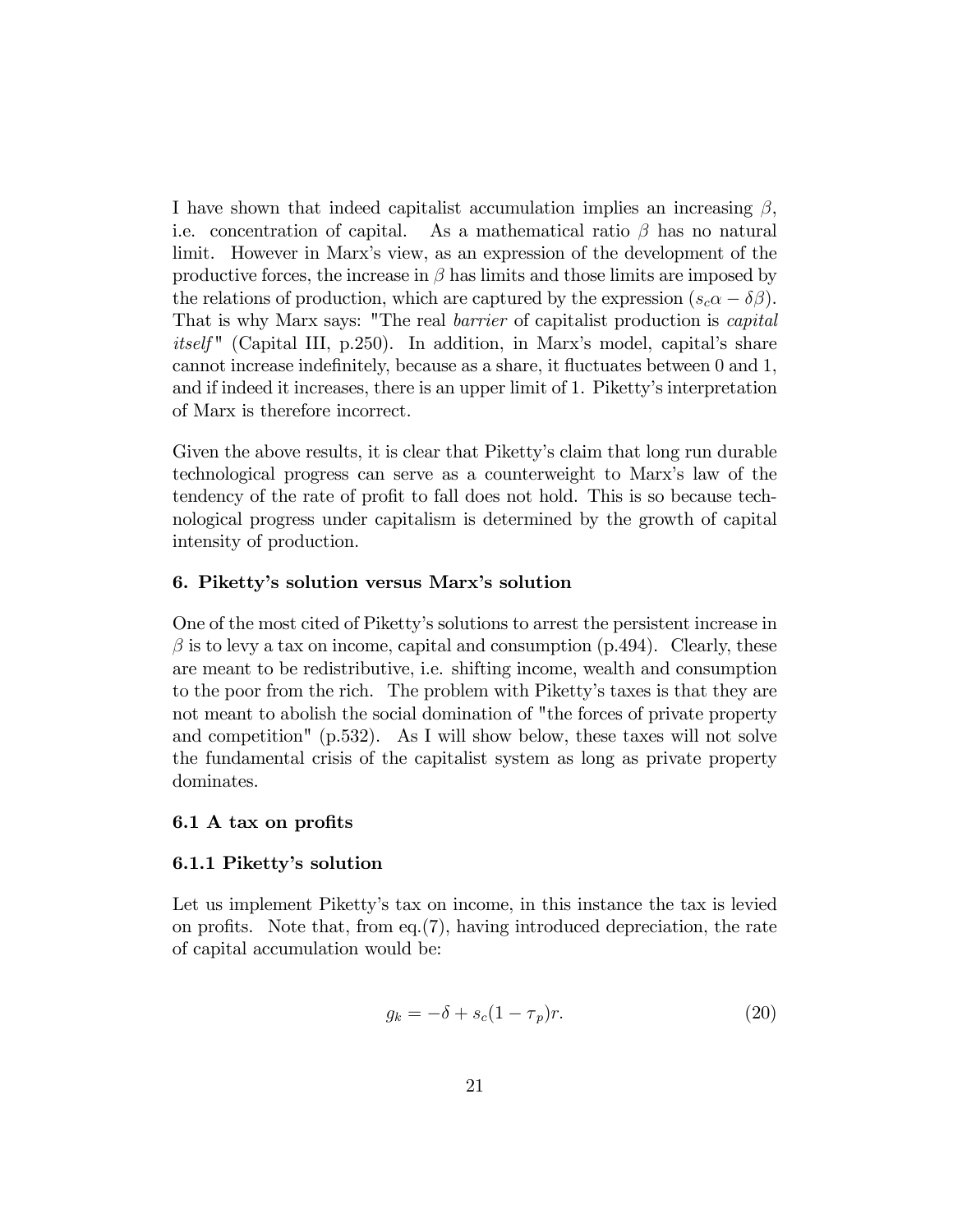where  $0 < \tau_p < 1$  is the tax rate on profits. The impact of this tax rate is to lower  $g_k$  the growth rate of capital so that the gap  $g_k > g$  narrows. However the problem is that, as long as capitalists control the accumulation process within the economy, this policy intervention implies that the long run growth rate will slow down, since the rate of capital accumulation is dominated by the forces of private property. I have mentioned in section 5 that  $\beta$  must be persistently rising as long as  $(s_c \alpha - \delta \beta) > 0$ . Piketty's tax on profits amounts to reducing the expression  $[s_c\alpha_c(1-\tau_p)-\delta\beta]$ , in order to arrest the increase in  $\beta$ . However, the tax rate hastens the arrival of the crisis.

In addition, since the rate of profit tends to inexorably fall, the policy intervention that Piketty suggests also means that:

$$
r_c = \frac{\delta}{s_c(1 - \tau_p)}.\tag{21}
$$

Thus, while Piketty's solution narrows the gap  $g_k > g$ , it brings forward the crisis point. That is to say, the capitalist system quickly enters the crisis because the crisis rate of profit is higher, and it slows down the speed at which the rate of profits falls. The speed at which the rate of profit falls would be  $\psi s_c \alpha (1 - \tau_p)$ . Piketty's solution therefore does not resolve the Marxist apocalypse precisely because it still "relies on the forces of private property and competition".

#### 6.1.2 Marx's solution

Let us, as an alternative introduce a more radical, Marxist solution. Here, the state participates directly in the process of capital accumulation, having confiscated part of private property. From a Marxist point of view, it is not enough for the state simply to take ownership of the means of production from private owners. What is crucial is that, upon nationalising, the state has to plan so as to keep  $\beta$  constant. This is what Marxists mean when they talk about the "control of the development of the productive forces".

The distinction between state socialist ownership and private capitalist own ership therefore is that under state socialism  $\beta = 0$ , without a crisis. Therefore, part of  $g_k$  is controlled by the state to the extent that the state itself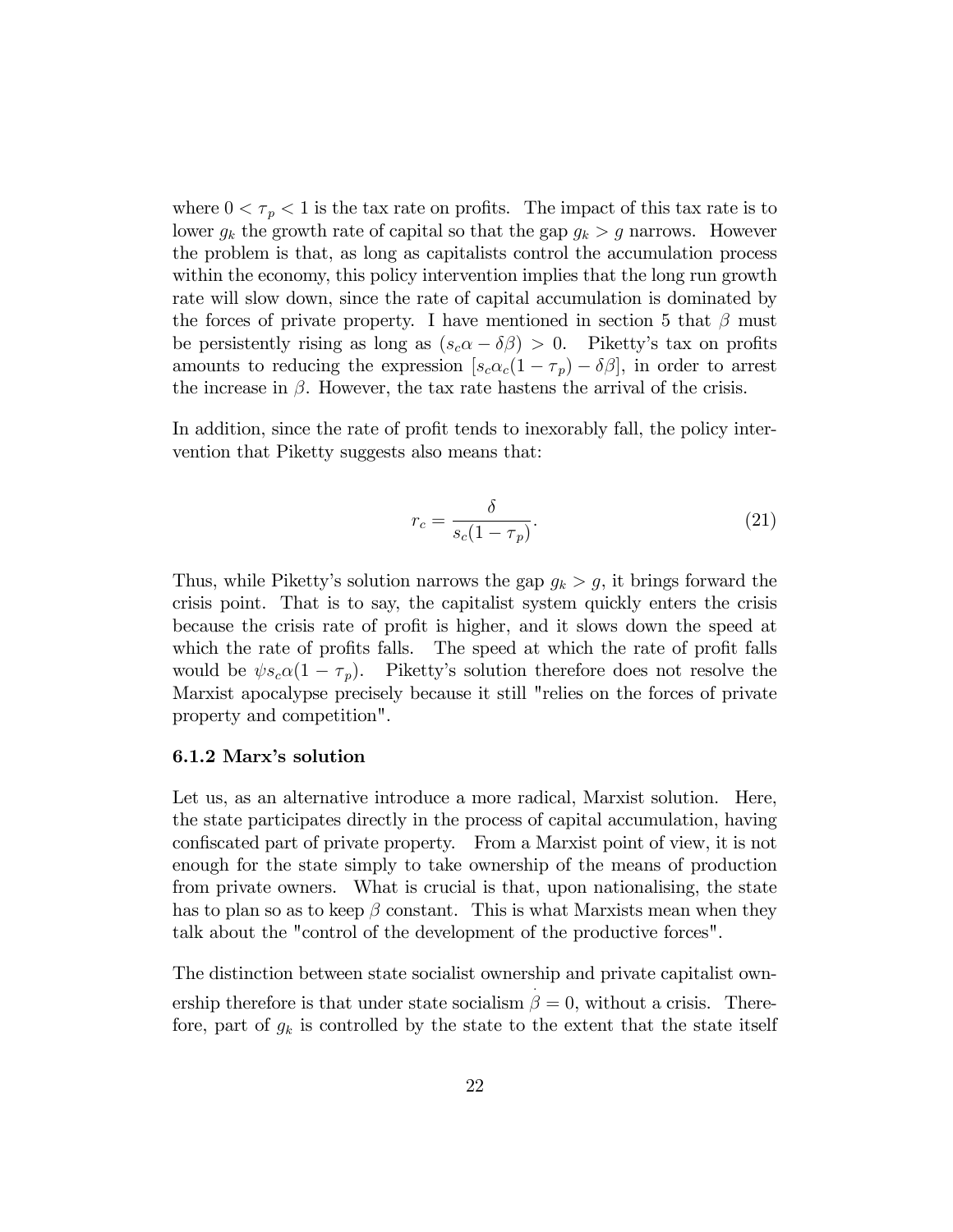owns the means of production. In this case, the rate of technological progress becomes:

$$
g_A = \theta \left[ (1 - \phi) \left( g_k^p - g^p \right) + \phi g_A^q \right],\tag{22}
$$

where  $g_k^p$  $\frac{p}{k}$  is the rate of accumulation of private capital,  $g^p$  is the growth rate of private sector output,  $g_A^g$  $A_A^g$  is the rate of technological progress in the stateowned sectors,  $\phi$  is the share of state capital in total capital and  $(1 - \phi)$  is the share of private capital in total capital. One can think of  $\phi$  as "the degree of nationalisation" of capital. The first term inside the square bracket is technological progress due to private capitalist accumulation and the second term is due to state capital accumulation. The latter is determined through state policy to be  $g_A^g$  $^g_A$ .

Note that within the state-owned sectors, the state keeps its capital intensity constant, so that  $(g_k^g - g^g) = 0$ . This implies that  $(g_k - g) =$  $(1 - \phi) (g_k^p - g^p)$ . Using this fact eq.(15) becomes:

$$
(g_k - g) = -\left(\frac{\theta \phi}{1 + \theta}\right) g_A^g + \left(\frac{1 - \gamma}{1 + \theta}\right) g_k \tag{23}
$$

Stating the law of accumulation in terms of  $\beta$  I obtain:

 $\ddot{\phantom{0}}$ 

$$
\frac{\beta}{\beta} = -\psi \left( \frac{\theta \phi}{1+\theta} \right) g_A^g + \psi \left( \frac{1-\gamma}{1+\theta} \right) g_k,
$$
\n(24)

To see clearly the role of socialist state-ownership, substitute out  $g_k$  using eq.  $(20)$  and express the rate of profit in terms of eq.  $(9)$  to get:

$$
\beta = -\psi \left[ \left( \frac{\theta \phi}{1+\theta} \right) g_A^g + \delta \left( \frac{1-\gamma}{1+\theta} \right) \right] \beta + \psi \left( \frac{1-\gamma}{1+\theta} \right) s\alpha. \tag{25}
$$

In eq. (25), s and  $\alpha$  are the savings rate and the profit share respectively, for the whole economy. In this setup, the condition  $(s\alpha - \delta\beta) > 0$  can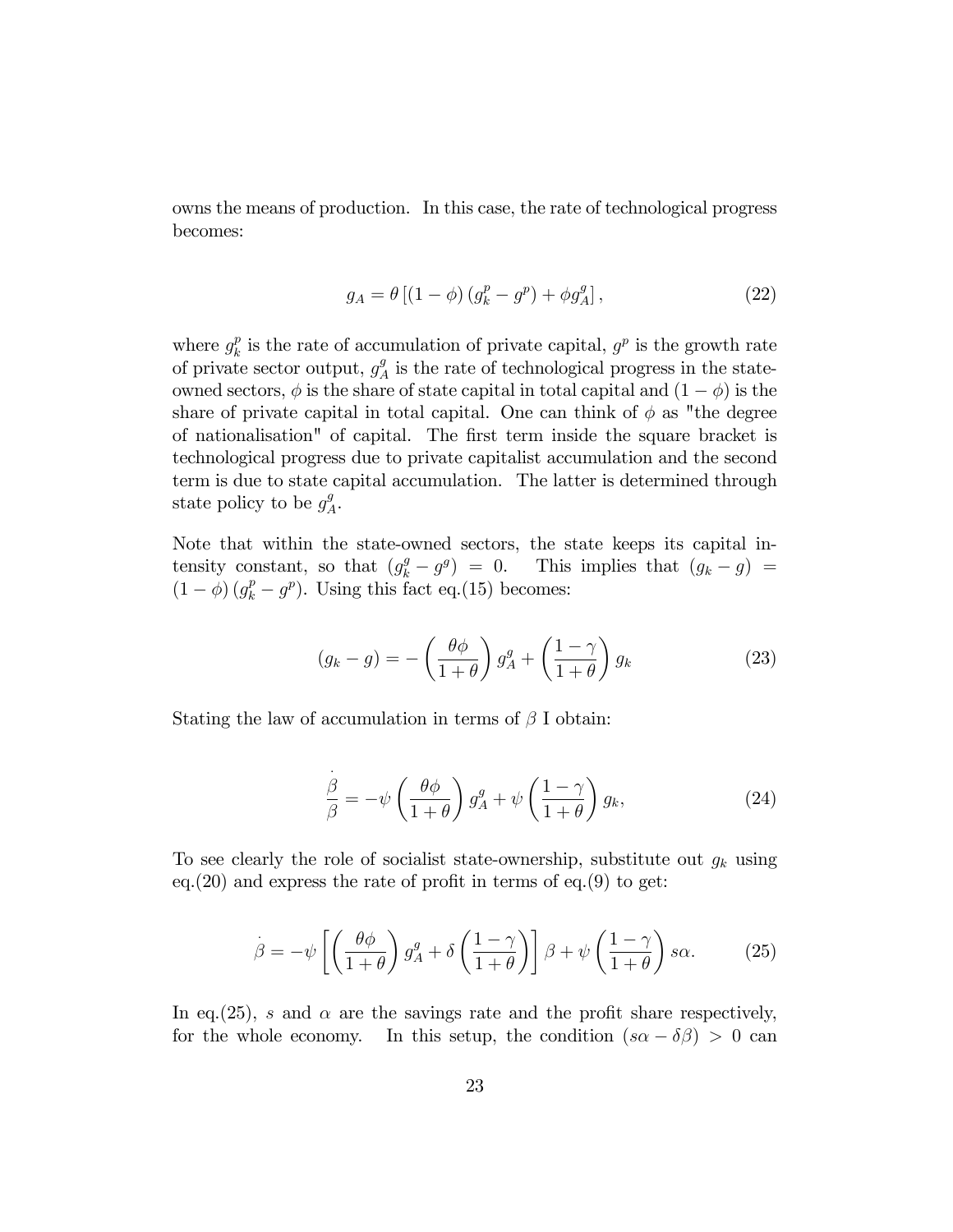exist without the economy experiencing a rising  $\beta$  as long as the degree of nationalisation  $\phi$  is sufficiently large and the state sufficiently sets  $g_A^g$  $A^g$ . It follows that for  $\beta$  to be constant, i.e.  $\ddot{\phantom{0}}$  $\beta = 0$ , the state can, by controlling  $g_{\beta}^{g}$ A and  $\phi$ , set:

$$
\beta = \frac{(1 - \gamma) s\alpha}{\theta \phi g_A^g + \delta (1 - \gamma)}
$$
\n(26)

Lastly, note that state socialism does not require write downs, writes offs and the destruction of capital in order to recover the profitability of the system. Even if  $\delta = 0$ , the fact that  $\phi > 0$  implies that the system can be stabilised as long as the state ensures that  $g_{\n\ell}^g$  $_A^g$  is positive. In other words, the state must ensure that it contributes to technological progress, of course in a way that is not tied to capital intensity as in the capitalist case. Otherwise, once the state behaves in a capitalist way, the dynamic of rising capital intensity will set in motion a falling rate of profit and crisis. Similarly, setting  $\phi = 0$ through privatisation would simply lift  $\beta$  and set in motion the general law of capitalist accumulation.

Note that in the above analysis, I have not included progressive taxation yet. This is not to say that such taxation is not important. What I intend to show is that such a tax is inadequate to address the dynamic of capitalism towards increasing wealth concentration and crisis, if it is not complemented by the more powerful measure of state socialist ownership of the means of production.

### 6.2 A tax on capital?

Piketty also proposes a tax on capital in order to arrest the growth of wealth. However a tax on capital will simply modify capital intensity so that there is  $\beta = (1 - \tau_c)\beta$ . This form of tax, alters the rate of capital accumulation to be:

$$
g_k = -\delta(1 - \tau_c) + \frac{s_c \alpha}{(1 - \tau_c)\beta} \tag{27}
$$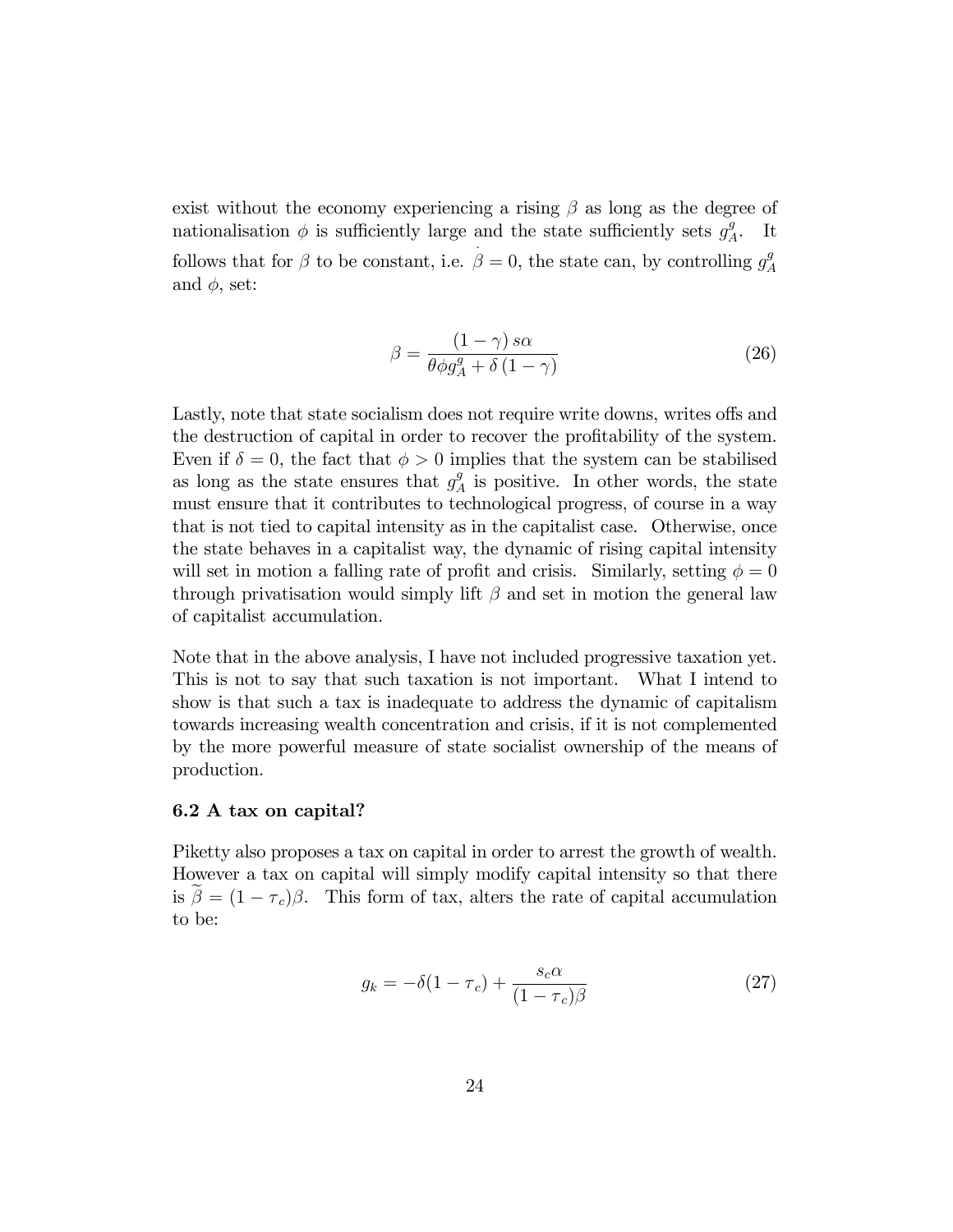The rate of capital accumulation rises as  $\tau_c$ , the tax rate on capital, increases. The policy does not interfere with the law of capitalist accumulation, which is altered to be:

$$
\frac{\dot{\beta}}{\beta} = \psi \left[ -\delta (1 - \tau_c) + \frac{s_c \alpha}{(1 - \tau_c)\beta} \right],\tag{28}
$$

Therefore, the tax on capital will simply accelerate the growth of  $\beta$  and hasten the fall in the rate of profit, thereby bringing the economy faster into a crisis. Once again, the policy of setting  $\phi > 0$ , i.e. of nationalisation and at the same time ensuring that  $g_A^g > 0$  in a manner that is not related to capital intensity offers a superior outcome.

Once again, this is not to say that Pikettyís proposal should not be supported. Indeed such a proposal is progressive. Nevertheless, as before, unless this proposal is complemented with the more powerful measure of state socialist ownership of the means of production, it is likely to lead to crisis.

## 7. Conclusion

There is no doubt that Pikettyís Capital in the Twenty-First Century has raised the discussions about the progress of wealth and inequality to a higher level. This is encouraging particularly because Piketty is an author that is well-known in the dominant paradigm in the economics profession. Piketty is modest to admit upfront that the "answers contained herein are imperfect and incomplete" (p.1). This must be welcomed. Indeed, social science, particularly economics, can learn a lot by examining the wealth of data that Piketty and his colleagues have assembled for humanity to learn better ways of organising its societies in a manner that is equitable.

However, there are claims that Piketty makes about Ricardo and Marx that can potentially damage the ability of his book to open a genuinely democratic and sustained debate about inequality. While claiming that these authors present interesting insights and intuitions, he at the same time cancels them out by grossly misrepresenting their views. This practice, which is found throughout his book, weakens the book as a potential source of ideas that can inform policy and theoretical developments within the academy.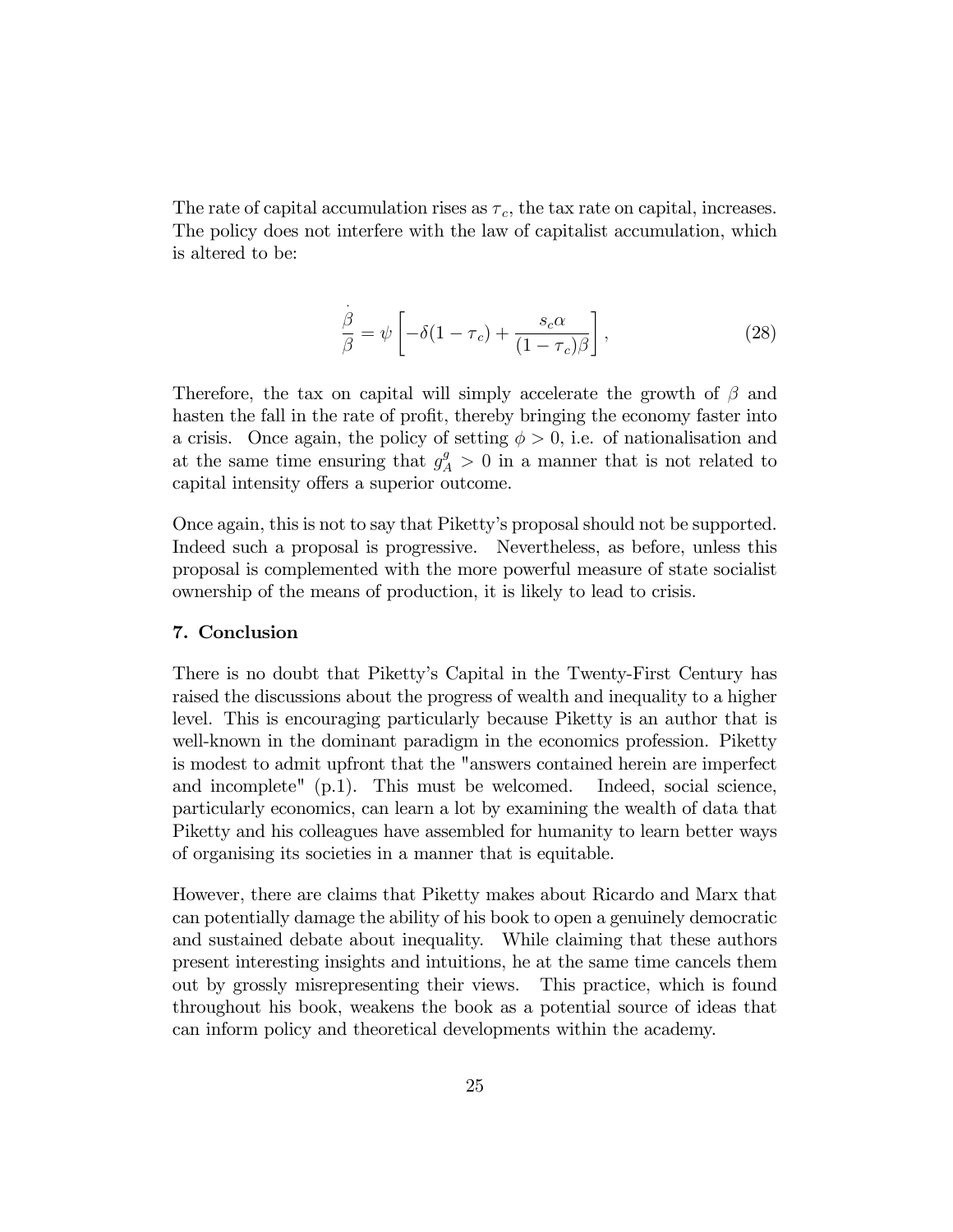At another level, the content of Piketty's analysis is flawed. This must be taken within the context where Piketty had already, in p.1 of his book, admitted that his solutions are imperfect and incomplete. His view of the genesis of capitalism áies in the face of well-documented historical facts, found in his predecessors book: Capital. Likewise, his periodisation of capitalism through the evolution of  $\beta$ , while very useful, fails to see changes in the poles of hegemony within the imperialist powers. For example, he does not link the "decrease" in British and French net foreign assets to the rise of the US as a global power. In this connection, he has no concept of neo-colonialism.

I have attempted to show that Piketty's proposed tax policies to regulate capital so that the Marxist apocalypse is avoided, though very progressive, are not sufficient. In some instances, as in the tax on capital ownership, these policies can accelerate the capitalist crisis. I have shown that, as long capital accumulation is controlled and dominated by the forces of private property, a positive rate of capital accumulation implies an increase in the centralisation and concentration of capital and hence, a persistent fall in the rate of profit, even if a tax is in place. Such a fall in the rate of profit, ultimately results in a crisis where the capitalist system absolutely grinds to a halt and capital is destroyed.

Only in the case of state socialism, i.e. where the state owns a substantial portion of the means of production and it regulates technical progress in a manner that is not related to capital intensity, does the economic system avoid the crisis that is so well articulated by Marx. Nevertheless, in so far as part of the economy remains in private hands, the privately-owned part will face a gradual fall in the rate of profit, which will necessitate that the socialist state gradually raises its ownership towards 100% in order to limit the crisis emanating from private capitalist ownership.

In this review, I have not taken up the issue of economies that are dominated by imperialism and how imperialist economies use these to postpone the crisis of profitability. Nevertheless, the model of Marxist crisis that I have put forward above provides straightfoward implications for economies dominated by imperialism. For example, the outflow of profits from those economies modifies the model so that  $(s_c \lambda \alpha - \delta \beta) > 0$  is required for increased growth, where  $(1 - \lambda)$  is the share of profits that are repatriated to the imperialist centre. Consequently, economies that are dominated by imperialism require